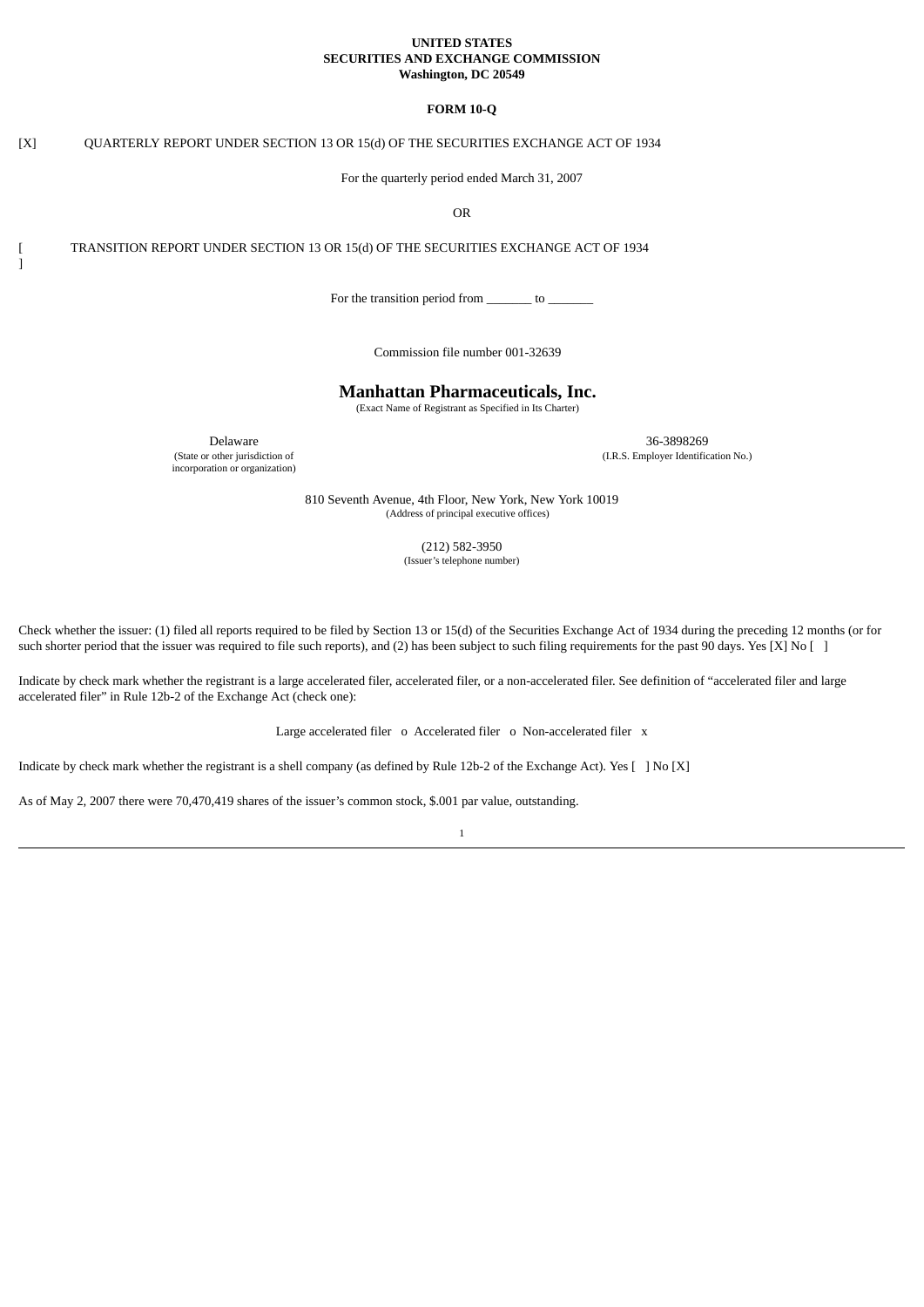**INDEX**

|                |                                                                                       | Page           |
|----------------|---------------------------------------------------------------------------------------|----------------|
| <b>PART I</b>  | <b>FINANCIAL INFORMATION</b>                                                          |                |
|                |                                                                                       |                |
| Item 1.        | <b>Unaudited Condensed Consolidated Balance Sheets</b>                                | $\overline{4}$ |
|                |                                                                                       |                |
|                | <b>Unaudited Condensed Consolidated Statements of Operations</b>                      | 5              |
|                |                                                                                       |                |
|                | Unaudited Condensed Consolidated Statement of Stockholders' Equity (Deficiency)       | 6              |
|                | Unaudited Condensed Consolidated Statements of Cash Flows                             | 7              |
|                |                                                                                       |                |
|                | Notes to Unaudited Condensed Consolidated Financial Statements                        | 8              |
|                |                                                                                       |                |
| Item 2.        | Management's Discussion and Analysis of Financial Condition and Results of Operations | 16             |
|                |                                                                                       |                |
| Item 3.        | Quantitative and Qualitative Disclosure About Market Risk                             | 24             |
| Item 4.        | <b>Controls and Procedures</b>                                                        | 24             |
|                |                                                                                       |                |
| <b>PART II</b> | <b>OTHER INFORMATION</b>                                                              |                |
|                |                                                                                       |                |
| Item 5.        | <b>Other Events</b>                                                                   | 25             |
|                |                                                                                       |                |
| Item 6.        | <b>Exhibits</b>                                                                       | 25             |
|                |                                                                                       |                |
|                | <b>Signatures</b>                                                                     | 26             |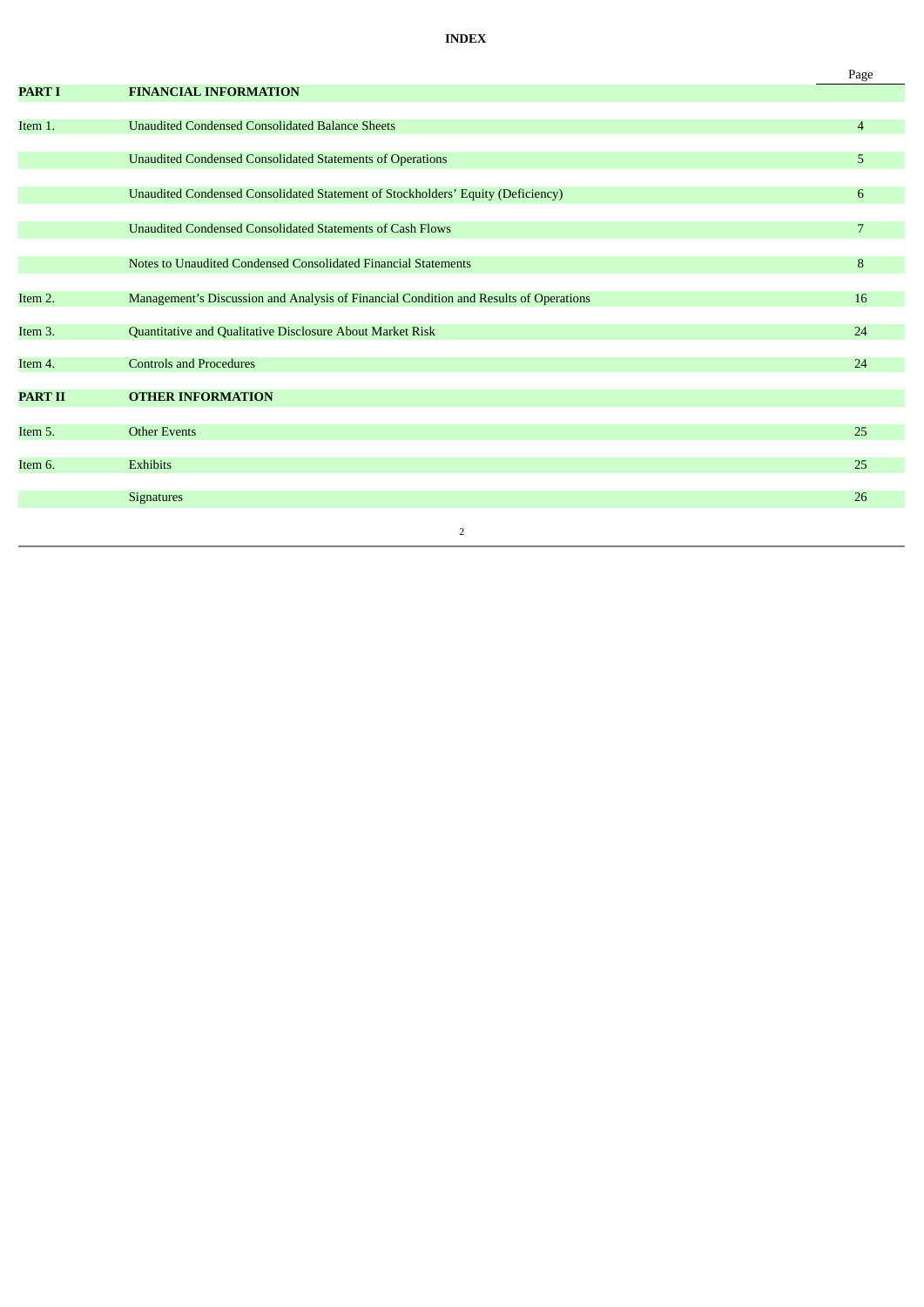#### **Forward-Looking Statements**

This quarterly report on Form 10-Q contains forward-looking statements within the meaning of Section 27A of the Securities Act of 1933, as amended, or the Securities Act, and Section 21E of the Exchange Act. Any statements about our expectations, beliefs, plans, objectives, assumptions or future events or performance are not historical facts and may be forward-looking. These statements are often, but not always, made through the use of words or phrases such as "anticipate," "estimate," "plan," "project," "expect," "may," "intend" and similar words or phrases. Accordingly, these statements involve estimates, assumptions and uncertainties that could cause actual results to differ materially from those expressed in them. These statements are therefore subject to risks and uncertainties, known and unknown, which could cause actual results and developments to differ materially from those expressed or implied in such statements. Such risks and uncertainties relate to, among other factors:

- · the development of our drug candidates;
- · the regulatory approval of our drug candidates;
- · our use of clinical research centers and other contractors;
- · our ability to find collaborative partners for research, development and commercialization of potential products;
- · acceptance of our products by doctors, patients or payers;
- · our ability to market any of our products;
- · our history of operating losses;
- · our ability to compete against other companies and research institutions;
- · our ability to secure adequate protection for our intellectual property;
- · our ability to attract and retain key personnel;
- · availability of reimbursement for our product candidates;
- · the effect of potential strategic transactions on our business;
- · our ability to obtain adequate financing; and
- · the volatility of our stock price.

Further, any forward-looking statement speaks only as of the date on which it is made, and we undertake no obligation to update any forward-looking statement or statements to reflect events or circumstances after the date on which such statement is made or to reflect the occurrence of unanticipated events. New factors emerge from time to time, and it is not possible for us to predict which factors will arise. In addition, we cannot assess the impact of each factor on our business or the extent to which any factor, or combination of factors, may cause actual results to differ materially from those contained in any forward-looking statements. 3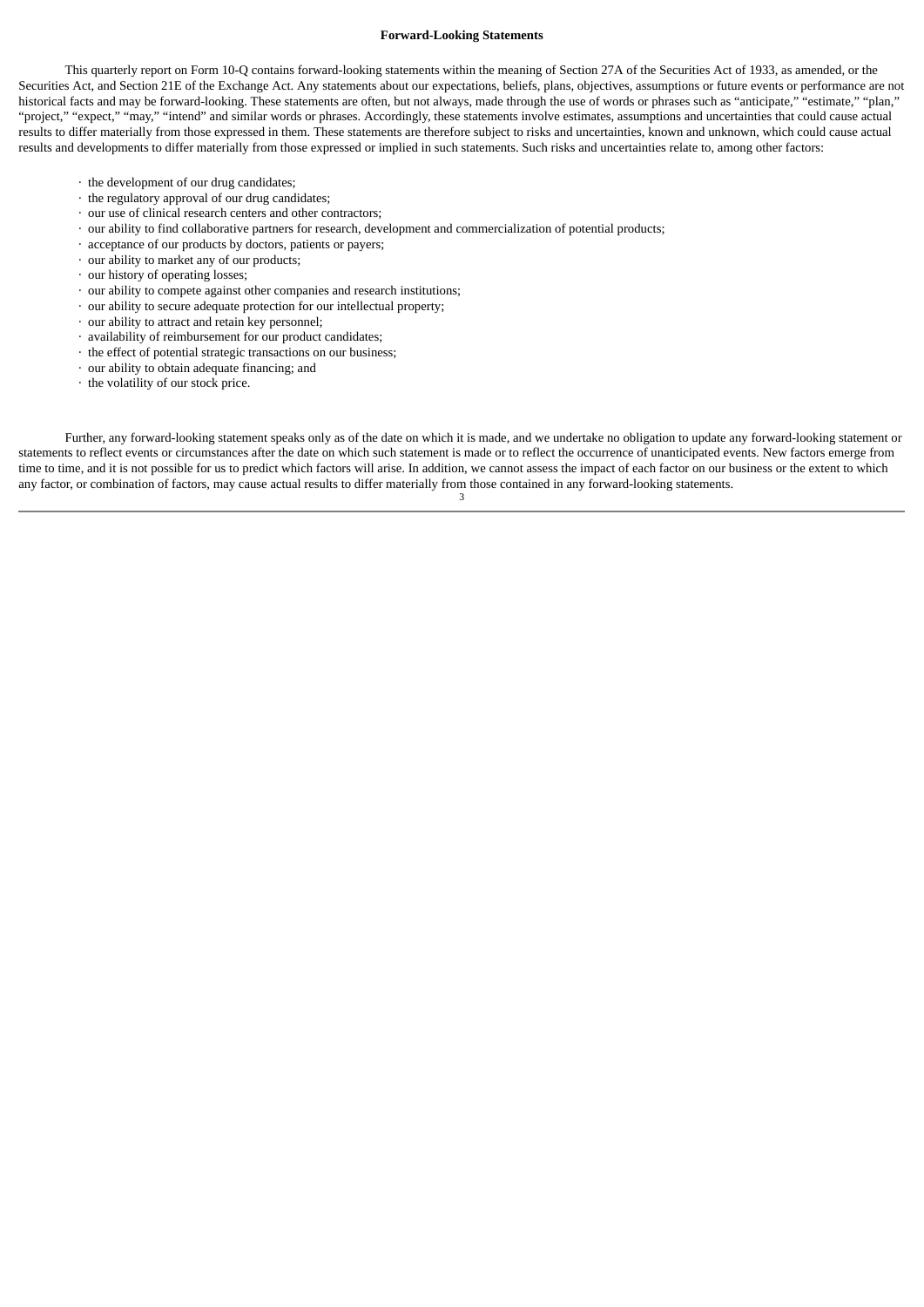## **Item 1. Unaudited Condensed Consolidated Financial Statements**

# **MANHATTAN PHARMACEUTICALS, INC. AND SUBSIDIARIES**

# (A Development Stage Company) Condensed Consolidated Balance Sheets

|                                                                 |              | March 31,    |                | December 31, |  |
|-----------------------------------------------------------------|--------------|--------------|----------------|--------------|--|
| <b>Assets</b>                                                   | 2007         |              |                | 2006         |  |
|                                                                 |              | (Unaudited)  |                | (See Note 1) |  |
| Current assets:                                                 |              |              |                |              |  |
| Cash and cash equivalents                                       | $\mathbb{S}$ | 8,689,792    | $\mathfrak{S}$ | 3,029,118    |  |
| Subscription receivable                                         |              | 250,000      |                |              |  |
| Prepaid expenses                                                |              | 252,092      |                | 264,586      |  |
| Total current assets                                            |              | 9,191,884    |                | 3,293,704    |  |
|                                                                 |              |              |                |              |  |
| Property and equipment, net                                     |              | 74,132       |                | 83,743       |  |
| Other assets                                                    |              | 70,506       |                | 70,506       |  |
| <b>Total assets</b>                                             | \$           | 9,336,522    | \$             | 3,447,953    |  |
|                                                                 |              |              |                |              |  |
| <b>Liabilities and Stockholders' Equity</b>                     |              |              |                |              |  |
|                                                                 |              |              |                |              |  |
| <b>Current liabilities:</b>                                     |              |              |                |              |  |
| Accounts payable                                                | \$           | 1,523,663    | \$             | 1,393,296    |  |
| Accrued expenses                                                |              | 669,247      |                | 550,029      |  |
| <b>Total liabilities</b>                                        |              | 2,192,910    |                | 1,943,325    |  |
|                                                                 |              |              |                |              |  |
| Commitments and contingencies                                   |              |              |                |              |  |
|                                                                 |              |              |                |              |  |
| Stockholders' equity:                                           |              |              |                |              |  |
| Preferred stock, \$.001 par value. Authorized 1,500,000 shares; |              |              |                |              |  |
| no shares issued and outstanidng at March 31, 2007              |              |              |                |              |  |
| and December 31, 2006, respectively                             |              |              |                |              |  |
| Common stock, \$.001 par value. Authorized 150,000,000 shares;  |              |              |                |              |  |
| 70,333,316 and 60,120,038 shares issued and outstanding         |              |              |                |              |  |
| at March 31, 2007 and December 31, 2006, respectively           |              | 70,334       |                | 60,120       |  |
| Additional paid-in capital                                      |              | 52,604,353   |                | 44,411,326   |  |
| Deficit accumulated during the development stage                |              | (45,531,075) |                | (42,966,818) |  |
|                                                                 |              |              |                |              |  |
| Total stockholders' equity                                      |              | 7,143,612    |                | 1,504,628    |  |
|                                                                 |              |              |                |              |  |
| Total liabilities and stockholders' equity                      | \$           | 9,336,522    | \$             | 3,447,953    |  |

See accompanying notes to unaudited condensed consolidated financial statements.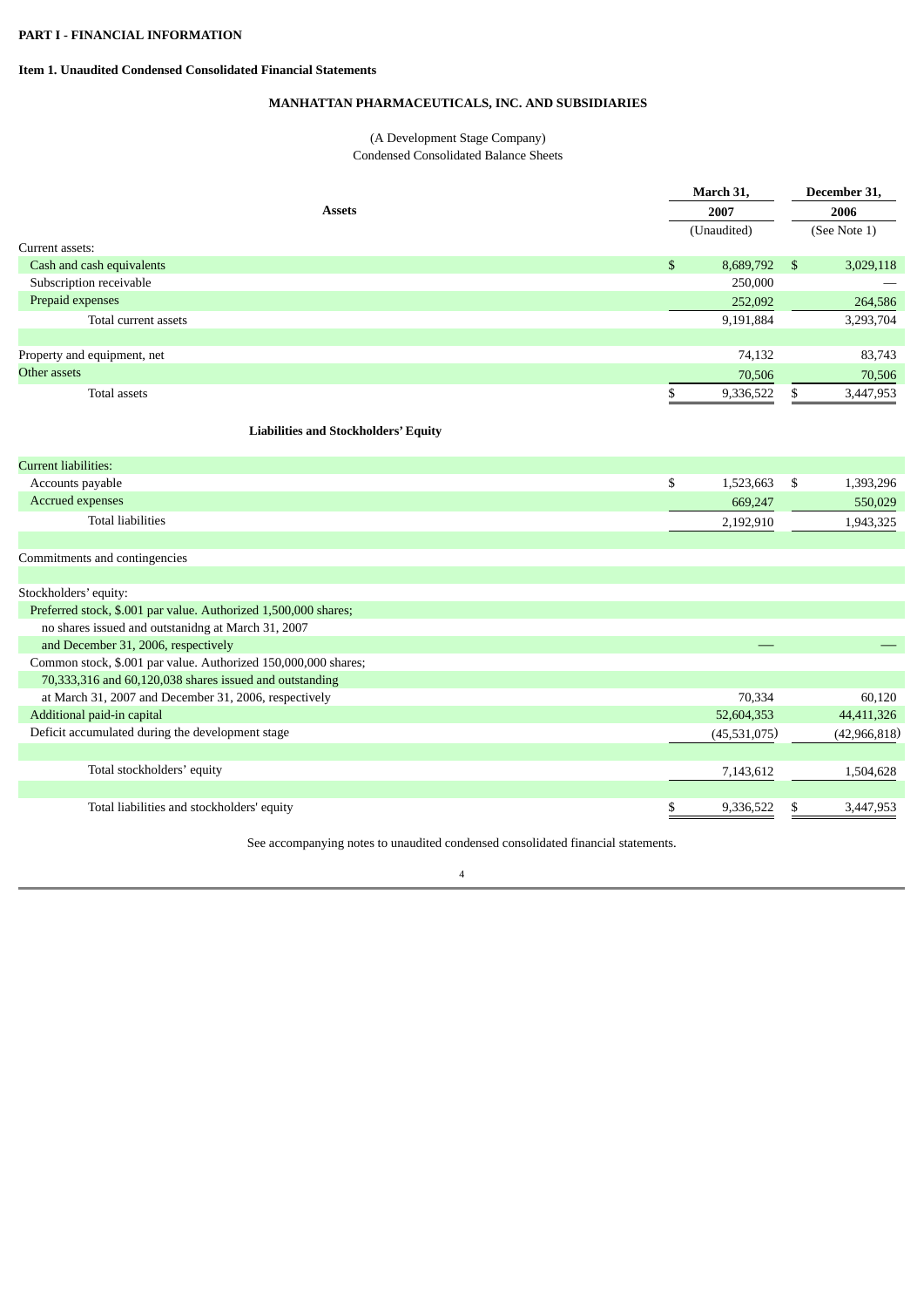# **MANHATTAN PHARMACEUTICALS, INC. AND SUBSIDIARIES**

## (A Development Stage Company) Condensed Consolidated Statements of Operations (Unaudited)

|                                                                                                             |                              |                   |              | <b>Cumulative</b><br>period from<br><b>August 6, 2001</b><br>(inception) to |
|-------------------------------------------------------------------------------------------------------------|------------------------------|-------------------|--------------|-----------------------------------------------------------------------------|
|                                                                                                             | Three months ended March 31, |                   | March 31,    |                                                                             |
|                                                                                                             | 2007                         | 2006              |              | 2007                                                                        |
| Revenue                                                                                                     | \$                           | \$                | $\mathbb{S}$ |                                                                             |
|                                                                                                             |                              |                   |              |                                                                             |
| Costs and expenses:                                                                                         |                              |                   |              |                                                                             |
| Research and development                                                                                    |                              |                   |              |                                                                             |
| (including stock based compensation expense of<br>\$102,739, \$98,302 and \$631,462 for the three months    |                              |                   |              |                                                                             |
| ended March 31, 2007, March 31, 2006 and for the                                                            |                              |                   |              |                                                                             |
| cumulative period from August 6, 2001 (inception) to                                                        |                              |                   |              |                                                                             |
| March 31, 2007, respectively)                                                                               | 1,679,448                    | 1,686,441         |              | 19,632,804                                                                  |
| General and administrative                                                                                  |                              |                   |              |                                                                             |
| (including stock based compensation expense of<br>\$232,471, \$213,610 and \$1,379,247 for the three months |                              |                   |              |                                                                             |
| ended March 31, 2007, March 31, 2006 and for the                                                            |                              |                   |              |                                                                             |
| cumulative period from August 6, 2001 (inception) to                                                        |                              |                   |              |                                                                             |
| March 31, 2007, respectively)                                                                               | 914,724                      | 810,945           |              | 11,158,817                                                                  |
| In-process research and development charge                                                                  |                              |                   |              | 11,887,807                                                                  |
| Impairment of intangible assets                                                                             |                              |                   |              | 1,248,230                                                                   |
| Loss on disposition of intangible assets                                                                    |                              |                   |              | 1,213,878                                                                   |
| Total operating expenses                                                                                    | 2,594,172                    | 2,497,386         |              | 45,141,536                                                                  |
| <b>Operating loss</b>                                                                                       | (2,594,172)                  | (2,497,386)       |              | (45, 141, 536)                                                              |
|                                                                                                             |                              |                   |              |                                                                             |
| Other (income) expense:                                                                                     |                              |                   |              |                                                                             |
| Interest and other income                                                                                   | (30, 390)                    | (98,7060)         |              | (740, 106)                                                                  |
| Interest expense                                                                                            | 475                          |                   |              | 26,033                                                                      |
| Realized gain on sale of marketable equity securities                                                       |                              | (490)             |              | (76, 032)                                                                   |
| Total other income                                                                                          | (29, 915)                    | (99, 196)         |              | (790, 105)                                                                  |
| Net loss                                                                                                    | (2,564,257)                  | (2,398,190)       |              | (44, 351, 431)                                                              |
|                                                                                                             |                              |                   |              |                                                                             |
| Preferred stock dividends (including imputed amounts)                                                       |                              |                   |              | (1, 179, 644)                                                               |
| Net loss applicable to common shares                                                                        | \$<br>(2,564,257)            | \$<br>(2,398,190) | \$           | (45,531,075)                                                                |
| Net loss per common share:                                                                                  |                              |                   |              |                                                                             |
| Basic and diluted                                                                                           | \$<br>(0.04)                 | \$<br>(0.04)      |              |                                                                             |
| Weighted average shares of common stock outstanding:                                                        |                              |                   |              |                                                                             |
| Basic and diluted                                                                                           | 60,235,679                   | 60.092.697        |              |                                                                             |

See accompanying notes to unaudited condensed consolidated financial statements.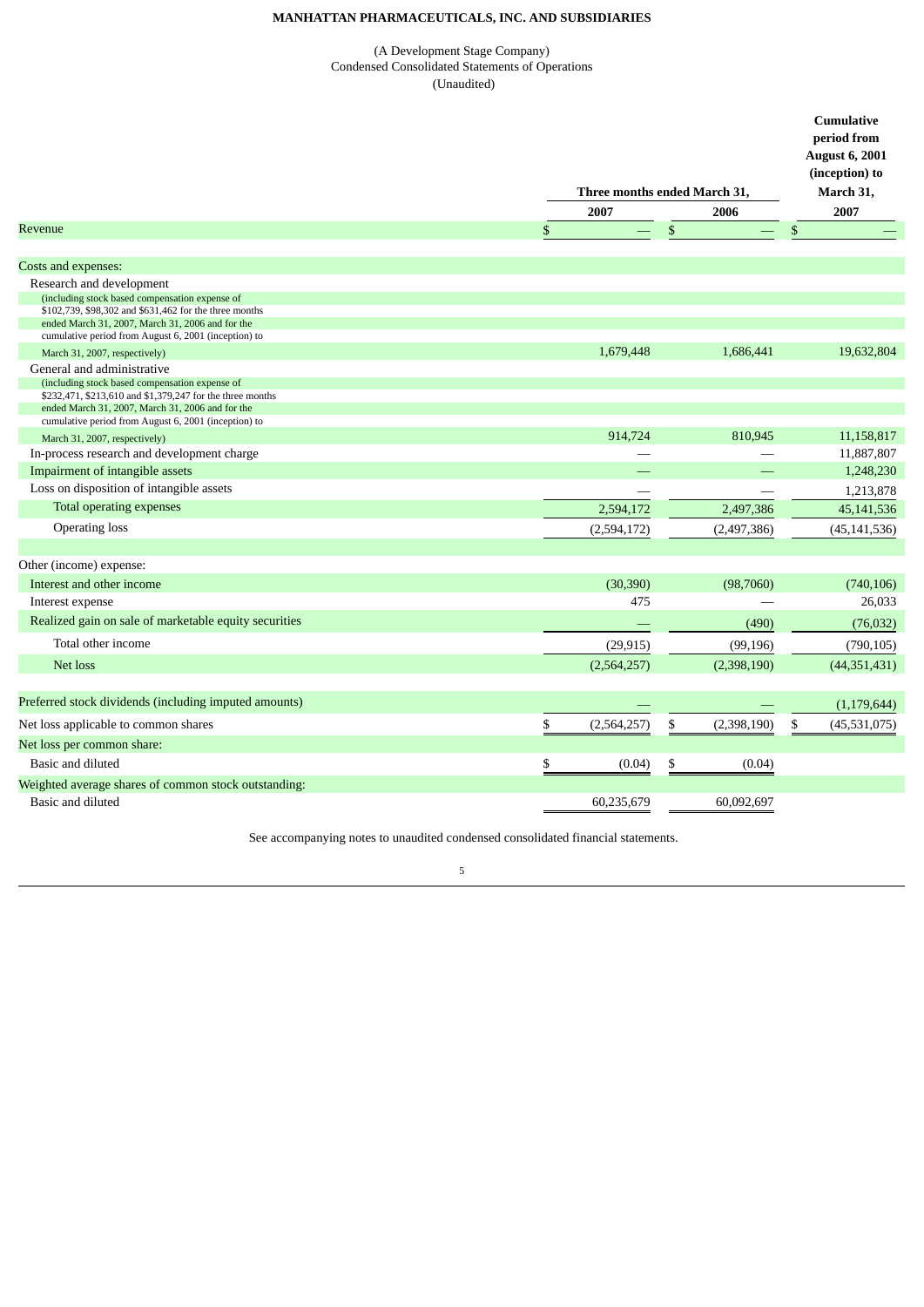# **MANHATTAN PHARMACEUTICALS, INC. AND SUBSIDIARIES**

## (A Development Stage Company) Condensed Consolidated Statement of Stockholders' Equity (Deficiency) (Unaudited)

|                                              |                                |               |                     |               |                   |              | <b>Deficit</b>        | <b>Dividends</b>                            |                             |                 | <b>Total</b>       |
|----------------------------------------------|--------------------------------|---------------|---------------------|---------------|-------------------|--------------|-----------------------|---------------------------------------------|-----------------------------|-----------------|--------------------|
|                                              | <b>Series A</b><br>convertible |               |                     |               | <b>Additional</b> |              | accumulated<br>during | payable<br>$\mathbf{in}$<br><b>Series A</b> | <b>Accumulated</b><br>other | <b>Unearned</b> | stock-<br>holders' |
|                                              | preferred stock                |               | <b>Common stock</b> |               | paid-in           | Subscription | development           | preferred                                   | comprehensive               | consulting      | equity             |
| Stock issued at                              | <b>Shares</b>                  | <b>Amount</b> | <b>Shares</b>       | <b>Amount</b> | capital           | receivable   | stage                 | shares                                      | income(loss)                | services        | (deficiency)       |
| \$0.0004 per<br>share for                    |                                |               |                     |               |                   |              |                       |                                             |                             |                 |                    |
| subscription<br>receivable<br>Net loss       | $-$ \$                         |               | $-10,167,741$ \$    | 10,168 \$     | $(6, 168)$ \$     | $(4,000)$ \$ | $-$ \$                | $-$ \$                                      | $-5$                        | $-$ \$          |                    |
| <b>Balance</b> at                            |                                |               |                     |               |                   |              | (56, 796)             |                                             |                             |                 | (56, 796)          |
| December 31,                                 |                                |               |                     |               |                   |              |                       |                                             |                             |                 |                    |
| 2001                                         |                                |               | $-10,167,741$       | 10,168        | (6, 168)          | (4,000)      | (56, 796)             |                                             |                             |                 | (56, 796)          |
| Proceeds from<br>subscription<br>receivable  |                                |               |                     |               |                   | 4,000        |                       |                                             |                             |                 | 4,000              |
| <b>Stock issued</b><br>at \$0.0004 per       |                                |               |                     |               |                   |              |                       |                                             |                             |                 |                    |
| share for<br>license rights<br>Stock options |                                |               | 2,541,935           | 2,542         | (1, 542)          |              |                       |                                             |                             |                 | 1,000              |
| issued for<br>consulting                     |                                |               |                     |               |                   |              |                       |                                             |                             |                 |                    |
| services<br>Amortization                     |                                |               |                     |               | 60,589            |              |                       |                                             |                             | (60, 589)       |                    |
| of unearned<br>consulting<br>services        |                                |               |                     |               |                   |              |                       |                                             |                             | 22,721          | 22,721             |
| Common                                       |                                |               |                     |               |                   |              |                       |                                             |                             |                 |                    |
| stock issued at<br>\$0.63 per                |                                |               |                     |               |                   |              |                       |                                             |                             |                 |                    |
| share, net of<br>expenses                    |                                |               | 3,043,332           | 3,043         | 1,701,275         |              |                       |                                             |                             |                 | 1,704,318          |
| Net loss                                     |                                |               |                     |               |                   |              | (1,037,320)           |                                             |                             |                 | (1,037,320)        |
| Balance at                                   |                                |               |                     |               |                   |              |                       |                                             |                             |                 |                    |
| December 31,<br>2002                         |                                |               | $-15,753,008$       | 15,753        | 1,754,154         |              | (1,094,116)           |                                             |                             | (37, 868)       | 637,923            |
| Common<br>stock issued at<br>\$0.63 per      |                                |               |                     |               |                   |              |                       |                                             |                             |                 |                    |
| share, net of<br>expenses                    |                                |               | 1,321,806           | 1,322         | 742,369           |              |                       |                                             |                             |                 | 743,691            |
| Effect of<br>reverse                         |                                |               |                     |               |                   |              |                       |                                             |                             |                 |                    |
| acquisition<br>Amortization<br>of unearned   |                                |               | 6,287,582           | 6,287         | 2,329,954         |              |                       |                                             |                             |                 | 2,336,241          |
| consulting<br>costs                          |                                |               |                     |               |                   |              |                       |                                             |                             | 37,868          | 37,868             |
| Unrealized<br>loss on short-                 |                                |               |                     |               |                   |              |                       |                                             |                             |                 |                    |
| term<br>investments<br>Payment for           |                                |               |                     |               |                   |              |                       |                                             | (7,760)                     |                 | (7,760)            |
| fractional<br>shares for                     |                                |               |                     |               |                   |              |                       |                                             |                             |                 |                    |
| stock<br>combination<br>Preferred            |                                |               |                     |               | (300)             |              |                       |                                             |                             |                 | (300)              |
| stock issued at<br>\$10 per share,<br>net of |                                |               |                     |               |                   |              |                       |                                             |                             |                 |                    |
| expenses<br>Imputed                          | 1,000,000                      | 1,000         |                     |               | 9,045,176         |              |                       |                                             |                             |                 | 9,046,176          |
| preferred<br>stock dividend                  |                                |               |                     |               | 418,182           |              | (418, 182)            |                                             |                             |                 |                    |
| Net loss                                     |                                |               |                     |               |                   |              | (5,960,907)           |                                             |                             |                 | (5,960,907)        |
| <b>Balance</b> at                            | 1,000,000                      |               | 1,000 23,362,396    | 23,362        | 14,289,535        |              | (7, 473, 205)         | $\overline{\phantom{0}}$                    | (7,760)                     |                 | 6,832,932          |

December 31,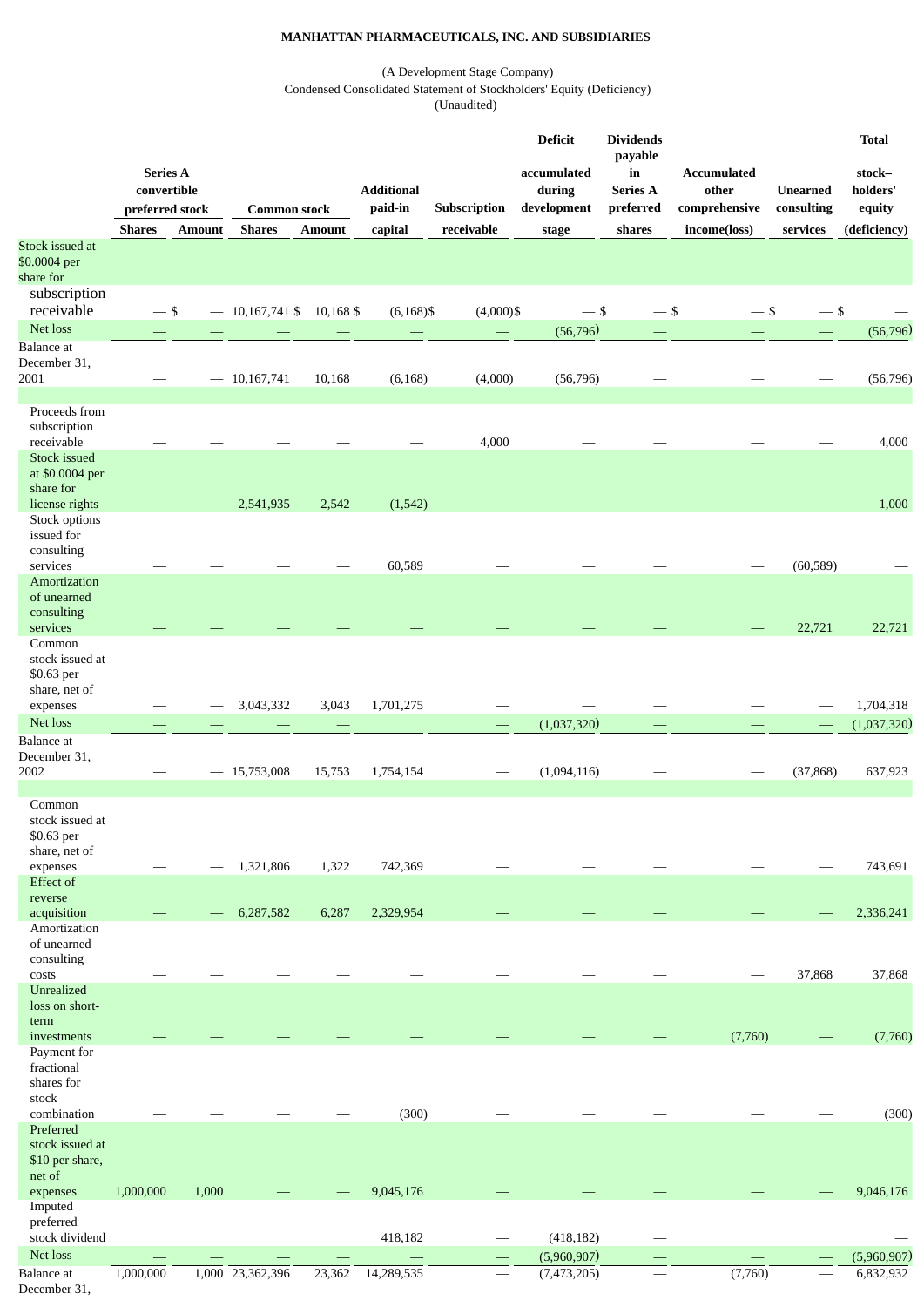| Exercise of                 |            |        |                   |          |            |                          |              |                                  |                                       |                          |                    |
|-----------------------------|------------|--------|-------------------|----------|------------|--------------------------|--------------|----------------------------------|---------------------------------------|--------------------------|--------------------|
| stock options               |            |        | 27,600            | 27       | 30,073     |                          |              |                                  |                                       |                          | 30,100             |
| Common                      |            |        |                   |          |            |                          |              |                                  |                                       |                          |                    |
| stock issued at             |            |        |                   |          |            |                          |              |                                  |                                       |                          |                    |
| \$1.10, net of              |            |        |                   |          |            |                          |              |                                  |                                       |                          |                    |
| expenses                    |            |        | 3,368,952         | 3,369    | 3,358,349  |                          |              |                                  |                                       |                          | 3,361,718          |
| Preferred                   |            |        |                   |          |            |                          |              |                                  |                                       |                          |                    |
| stock dividend              |            |        |                   |          |            |                          |              |                                  |                                       |                          |                    |
| accrued                     |            |        |                   |          |            |                          | (585, 799)   | 585,799                          |                                       |                          |                    |
| Preferred                   |            |        |                   |          |            |                          |              |                                  |                                       |                          |                    |
|                             |            |        |                   |          |            |                          |              |                                  |                                       |                          |                    |
| stock                       |            |        |                   |          |            |                          |              |                                  |                                       |                          |                    |
| dividends paid              |            |        |                   |          |            |                          |              |                                  |                                       |                          |                    |
| by issuance of              |            |        |                   |          |            |                          |              |                                  |                                       |                          |                    |
| shares                      | 24,901     | 25     |                   |          | 281,073    |                          |              | (282, 388)                       |                                       |                          | (1,290)            |
| Conversion of               |            |        |                   |          |            |                          |              |                                  |                                       |                          |                    |
| preferred                   |            |        |                   |          |            |                          |              |                                  |                                       |                          |                    |
| stock to                    |            |        |                   |          |            |                          |              |                                  |                                       |                          |                    |
| common stock                |            |        |                   |          |            |                          |              |                                  |                                       |                          |                    |
|                             |            |        |                   |          |            |                          |              |                                  |                                       |                          |                    |
| at                          |            |        |                   |          |            |                          |              |                                  |                                       |                          |                    |
| \$1.10                      |            |        |                   |          |            |                          |              |                                  |                                       |                          |                    |
| per share                   | (170, 528) |        | $(171)$ 1,550,239 | 1,551    | (1,380)    |                          |              |                                  |                                       |                          |                    |
| <b>Warrants</b>             |            |        |                   |          |            |                          |              |                                  |                                       |                          |                    |
| issued for                  |            |        |                   |          |            |                          |              |                                  |                                       |                          |                    |
| consulting                  |            |        |                   |          |            |                          |              |                                  |                                       |                          |                    |
| services                    |            |        |                   |          | 125,558    |                          |              |                                  |                                       | (120, 968)               | 4,590              |
| Amortization                |            |        |                   |          |            |                          |              |                                  |                                       |                          |                    |
|                             |            |        |                   |          |            |                          |              |                                  |                                       |                          |                    |
| of unearned                 |            |        |                   |          |            |                          |              |                                  |                                       |                          |                    |
| consulting                  |            |        |                   |          |            |                          |              |                                  |                                       |                          |                    |
| costs                       |            |        |                   |          |            |                          |              |                                  |                                       | 100,800                  | 100,800            |
| Unrealized                  |            |        |                   |          |            |                          |              |                                  |                                       |                          |                    |
| gain on short-              |            |        |                   |          |            |                          |              |                                  |                                       |                          |                    |
| term                        |            |        |                   |          |            |                          |              |                                  |                                       |                          |                    |
|                             |            |        |                   |          |            |                          |              |                                  |                                       |                          |                    |
| investments                 |            |        |                   |          |            |                          |              |                                  |                                       |                          |                    |
| and                         |            |        |                   |          |            |                          |              |                                  |                                       |                          |                    |
| reversal of                 |            |        |                   |          |            |                          |              |                                  |                                       |                          |                    |
| unrealized                  |            |        |                   |          |            |                          |              |                                  |                                       |                          |                    |
| loss on short-              |            |        |                   |          |            |                          |              |                                  |                                       |                          |                    |
| term                        |            |        |                   |          |            |                          |              |                                  |                                       |                          |                    |
|                             |            |        |                   |          |            |                          |              |                                  | 20,997                                |                          | 20,997             |
| investments                 |            |        |                   |          |            |                          |              |                                  |                                       |                          |                    |
| Net loss                    |            |        |                   |          |            | $\overline{\phantom{0}}$ | (5,896,031)  |                                  |                                       |                          | (5,896,031)        |
|                             |            |        |                   |          |            |                          |              |                                  |                                       |                          |                    |
|                             |            |        |                   |          |            |                          |              |                                  |                                       |                          |                    |
| <b>Balance</b> at           |            |        |                   |          |            |                          |              |                                  |                                       |                          |                    |
| December 31,                |            |        |                   |          |            |                          |              |                                  |                                       |                          |                    |
| 2004                        | 854,373    |        | 854 28,309,187    | 28,309   | 18,083,208 |                          | (13,955,035) | 303,411                          | 13,237                                | (20, 168)                | 4,453,816          |
|                             |            |        |                   |          |            |                          |              |                                  |                                       |                          |                    |
| Common                      |            |        |                   |          |            |                          |              |                                  |                                       |                          |                    |
| stock issued at             |            |        |                   |          |            |                          |              |                                  |                                       |                          |                    |
|                             |            |        |                   |          |            |                          |              |                                  |                                       |                          |                    |
| \$1.11 and                  |            |        |                   |          |            |                          |              |                                  |                                       |                          |                    |
| \$1.15, net of              |            |        |                   |          |            |                          |              |                                  |                                       |                          |                    |
| expenses                    |            |        | $-11,917,680$     | 11,918   | 12,238,291 |                          |              |                                  |                                       |                          | 12,250,209         |
|                             |            |        |                   |          |            |                          |              |                                  |                                       |                          |                    |
| Common                      |            |        |                   |          |            |                          |              |                                  |                                       |                          |                    |
| stock issued to             |            |        |                   |          |            |                          |              |                                  |                                       |                          |                    |
|                             |            |        |                   |          |            |                          |              |                                  |                                       |                          |                    |
| vendor at                   |            |        |                   |          |            |                          |              |                                  |                                       |                          |                    |
| \$1.11 per                  |            |        |                   |          |            |                          |              |                                  |                                       |                          |                    |
| share in                    |            |        |                   |          |            |                          |              |                                  |                                       |                          |                    |
| satisfaction                |            |        |                   |          |            |                          |              |                                  |                                       |                          |                    |
| of accounts                 |            |        |                   |          |            |                          |              |                                  |                                       |                          |                    |
| payable                     |            |        | 675,675           | 676      | 749,324    |                          |              |                                  |                                       |                          | 750,000            |
| Exercise of                 |            |        |                   |          |            |                          |              |                                  |                                       |                          |                    |
| stock options               |            |        |                   | 33       |            |                          |              |                                  |                                       | $\overline{\phantom{m}}$ |                    |
|                             |            |        | 32,400            |          | 32,367     |                          |              |                                  |                                       |                          | 32,400             |
| <b>Exercise</b> of          |            |        |                   |          |            |                          |              |                                  |                                       |                          |                    |
| warrants                    |            |        | 279,845           | 279      | 68,212     |                          |              |                                  |                                       |                          | 68,491             |
| Preferred                   |            |        |                   |          |            |                          |              |                                  |                                       |                          |                    |
| stock dividend              |            |        |                   |          |            |                          |              |                                  |                                       |                          |                    |
| accrued                     |            |        |                   |          |            |                          | (175, 663)   | 175,663                          |                                       |                          |                    |
| Preferred                   |            |        |                   |          |            |                          |              |                                  |                                       |                          |                    |
|                             |            |        |                   |          |            |                          |              |                                  |                                       |                          |                    |
| stock                       |            |        |                   |          |            |                          |              |                                  |                                       |                          |                    |
| dividends paid              |            |        |                   |          |            |                          |              |                                  |                                       |                          |                    |
| by issuance of              |            |        |                   |          |            |                          |              |                                  |                                       |                          |                    |
| shares                      | 41,781     | $42\,$ |                   |          | 477,736    |                          |              | (479, 074)                       |                                       |                          | (1,296)            |
| Conversion of               |            |        |                   |          |            |                          |              |                                  |                                       |                          |                    |
| preferred                   |            |        |                   |          |            |                          |              |                                  |                                       |                          |                    |
| stock to                    |            |        |                   |          |            |                          |              |                                  |                                       |                          |                    |
|                             |            |        |                   |          |            |                          |              |                                  |                                       |                          |                    |
| common stock                |            |        |                   |          |            |                          |              |                                  |                                       |                          |                    |
| at                          |            |        |                   |          |            |                          |              |                                  |                                       |                          |                    |
| \$1.10 per                  |            |        |                   |          |            |                          |              |                                  |                                       |                          |                    |
| share                       | (896, 154) |        | (896) 8,146,858   | 8,147    | (7,251)    |                          |              |                                  |                                       |                          |                    |
| Share-based                 |            |        |                   |          |            |                          |              |                                  |                                       |                          |                    |
| compensation<br>Reversal of |            |        |                   | $\equiv$ | 66,971     |                          |              | $\overbrace{\qquad \qquad }^{ }$ | $\overline{\phantom{0}}$<br>(12, 250) | 20,168                   | 87,139<br>(12,250) |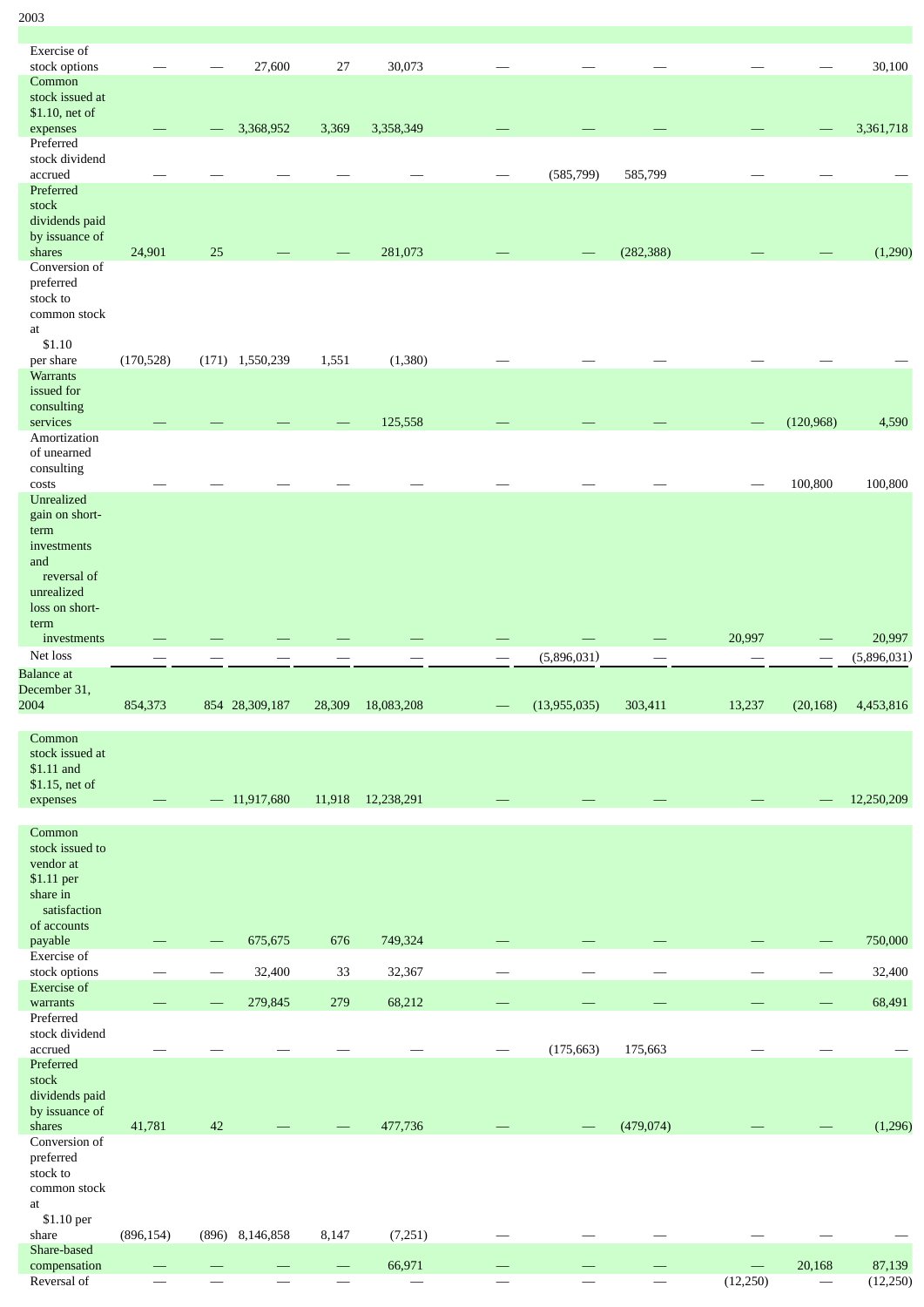| unrealized<br>gain on short-<br>term<br>investments                             |                           |               |        |                         |                       |                           |       |                |
|---------------------------------------------------------------------------------|---------------------------|---------------|--------|-------------------------|-----------------------|---------------------------|-------|----------------|
| Stock issued<br>in connection<br>with<br>acquisition of<br>Tarpan               |                           |               |        |                         |                       |                           |       |                |
| Therapeutics,<br>Inc.                                                           |                           | $-10,731,052$ | 10,731 | 11,042,253              |                       |                           |       | 11,052,984     |
| Net loss                                                                        |                           |               |        |                         | (19, 140, 997)        |                           |       | (19, 140, 997) |
| <b>Balance</b> at<br>December 31,<br>2005                                       |                           | 60,092,697    | 60,093 | 42,751,111              | (33, 271, 695)        |                           | 987   | 9,540,496      |
| Cashless<br>exercise of                                                         |                           |               |        |                         |                       |                           |       |                |
| warrants                                                                        |                           | 27,341        | $27\,$ | (27)                    |                       |                           |       |                |
| Share-based<br>compensation<br>Unrealized                                       |                           |               |        | 1,675,499               |                       |                           |       | 1,675,499      |
| loss on short-<br>term                                                          |                           |               |        |                         |                       |                           |       |                |
| investments<br>Costs<br>associated                                              |                           |               |        |                         |                       |                           | (987) | (987)          |
| with private<br>placement                                                       |                           |               |        | (15, 257)               |                       |                           |       | (15, 257)      |
| Net loss                                                                        |                           |               |        |                         | (9,695,123)           |                           |       |                |
| <b>Balance</b> at                                                               |                           |               |        |                         |                       |                           |       | (9,695,123)    |
| December 31,<br>2006                                                            |                           | 60,120,038    | 60,120 | 44,411,326              | (42,966,818)          |                           |       | 1,504,628      |
| Common<br>stock issued at<br>\$0.84 and<br>\$0.90, net of                       |                           |               |        |                         |                       |                           |       |                |
| expenses<br>Common<br>stock issued to<br>directors at<br>\$0.72 per<br>share in |                           | $-10,185,502$ | 10,186 | 7,837,845               |                       |                           |       | 7,848,031      |
| satisfaction of<br>accounts<br>payable<br>Share-based                           |                           | 27,776        | 28     | 19,972                  |                       |                           |       | 20,000         |
| compensation                                                                    |                           |               |        | 335,210                 |                       |                           |       | 335,210        |
| Net loss                                                                        |                           |               |        |                         | (2,564,257)           |                           |       | (2,564,257)    |
| <b>Balance</b> at                                                               |                           |               |        |                         |                       |                           |       |                |
| March 31, 2007                                                                  | $\boldsymbol{\mathsf{S}}$ | 70,333,316 \$ |        | 70,334 \$ 52,604,353 \$ | $-$ \$ (45,531,075)\$ | $\boldsymbol{\mathsf{S}}$ | \$    | \$7,143,612    |

See accompanying notes to unaudited condensed consolidated financial statements.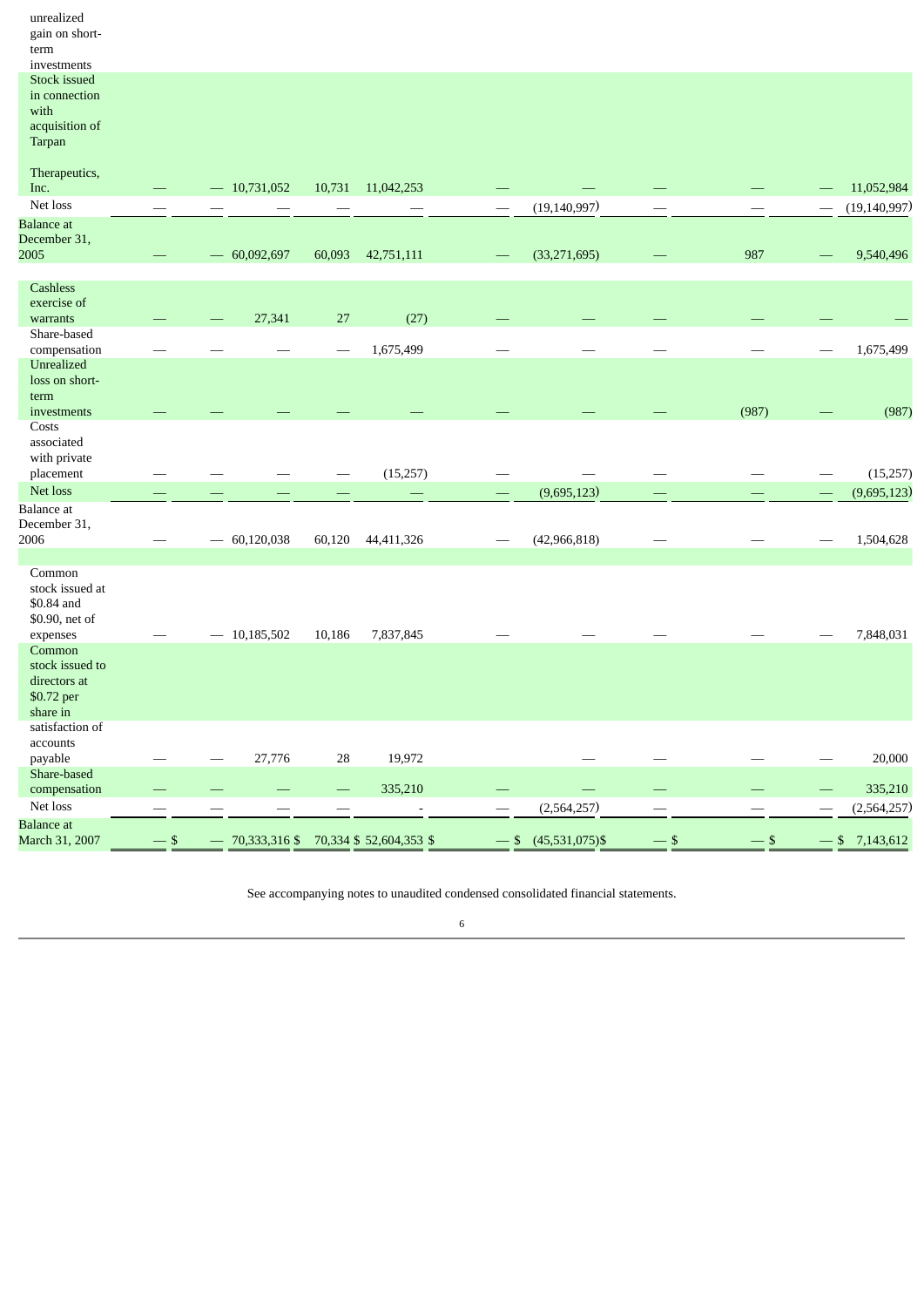# **MANHATTAN PHARMACEUTICALS, INC. AND SUBSIDIARIES**

## (A Development Stage Company) Condensed Consolidated Statements of Cash Flows (Unaudited)

|                                                                          |                              |                   | <b>Cumulative</b><br>period from<br><b>August 6, 2001</b><br>(inception) to |
|--------------------------------------------------------------------------|------------------------------|-------------------|-----------------------------------------------------------------------------|
|                                                                          | Three months ended March 31, |                   | March 31,                                                                   |
|                                                                          | 2007                         | 2006              | 2007                                                                        |
| Cash flows from operating activities:<br>Net loss                        | \$<br>(2,564,257)            | \$<br>(2,398,190) | \$<br>(44,351,431)                                                          |
| Adjustments to reconcile net loss to                                     |                              |                   |                                                                             |
| net cash used in operating activities:                                   |                              |                   |                                                                             |
| Share-based compensation                                                 | 335,210                      | 311,912           | 2,259,237                                                                   |
| Amortization of intangible assets                                        |                              |                   | 145,162                                                                     |
| Gain on sale of marketable equity securities                             |                              | (490)             | (76, 032)                                                                   |
| Depreciation                                                             | 15,878                       | 14,853            | 163,358                                                                     |
| Non cash portion of in-process research and development charge           |                              |                   | 11,721,623                                                                  |
| Loss on impairment and disposition of intangible assets                  |                              |                   | 2,462,108                                                                   |
| Other                                                                    |                              |                   | 5,590                                                                       |
| Changes in operating assets and liabilities, net of acquisitions:        |                              |                   |                                                                             |
| (Increase)/decrease in prepaid expenses and other current assets         | 12,494                       | (284, 511)        | (193, 847)                                                                  |
| Increase in subscription receivable                                      | (250,000)                    |                   | (250,000)                                                                   |
| Increase in other assets                                                 |                              |                   | (70, 506)                                                                   |
| Increase in accounts payable                                             | 150,367                      | 373,548           | 1,943,877                                                                   |
| Increase in accrued expenses                                             | 119,218                      | 207,581           | 128,926                                                                     |
| Net cash used in operating activities                                    | (2, 181, 090)                | (1,775,297)       | (26, 111, 935)                                                              |
| Cash flows from investing activities:                                    |                              |                   |                                                                             |
| Purchase of property and equipment                                       | (6,267)                      | (8,499)           | (227,768)                                                                   |
| Cash acquired (paid) in connection with acquisitions, net                |                              |                   | (26,031)                                                                    |
| Proceeds from sale (payments for purchase) of short-term investments,    |                              |                   |                                                                             |
| net                                                                      |                              | 500,000           | 435,938                                                                     |
| Proceeds from sale of license                                            |                              |                   | 200,001                                                                     |
| Net cash provided by (used in) investing activities                      | (6, 267)                     | 491,501           | 382,140                                                                     |
| Cash flows from financing activities:                                    |                              |                   |                                                                             |
| Repayments of notes payable to stockholders                              |                              |                   | (884,902)                                                                   |
| Payment for fractional shares for Preferred stock dividends              |                              |                   | (2, 286)                                                                    |
| Proceeds related to sale of common stock, net                            | 7,848,031                    | (10, 166)         | 25,892,108                                                                  |
| Proceeds from sale of preferred stock, net                               |                              |                   | 9,046,176                                                                   |
| Proceeds from exercise of warrants and stock options                     |                              |                   | 130,991                                                                     |
| Other, net                                                               |                              |                   | 237,500                                                                     |
| Net cash (used in) provided by financing activities                      | 7,848,031                    | (10, 166)         | 34,419,587                                                                  |
|                                                                          |                              |                   |                                                                             |
| Net (decrease) increase in cash and cash equivalents                     | 5,660,674                    | (1,293,962)       | 8,689,792                                                                   |
|                                                                          |                              |                   |                                                                             |
| Cash and cash equivalents at beginning of period                         | 3,029,118                    | 9,826,336         |                                                                             |
| Cash and cash equivalents at end of period                               | \$<br>8,689,792              | \$<br>8,532,374   | \$<br>8,689,792                                                             |
|                                                                          |                              |                   |                                                                             |
|                                                                          |                              |                   |                                                                             |
| Supplemental disclosure of cash flow information:                        |                              |                   |                                                                             |
| Interest paid                                                            | \$<br>475                    | \$                | \$<br>26,033                                                                |
|                                                                          |                              |                   |                                                                             |
| Supplemental disclosure of noncash investing and financing activities:   |                              |                   |                                                                             |
| Common stock issued in satisfaction of ccounts payable                   | 20,000                       |                   | 770,000                                                                     |
| Imputed preferred stock dividend                                         |                              |                   | 418,182                                                                     |
| Preferred stock dividends accrued                                        |                              |                   | 761,462                                                                     |
| Conversion of preferred stock to common stock                            |                              |                   | 9,046,176                                                                   |
| Preferred stock dividends paid by issuance of shares                     | $\sim$                       |                   | 759,134                                                                     |
| Issuance of common stock for acquisitions                                |                              |                   | 13,389,226                                                                  |
| Marketable equity securities received in connection with sale of license |                              |                   | 359,907                                                                     |
| Net liabilities assumed over assets acquired in business combination     |                              |                   | (675, 416)                                                                  |
| Cashless exercise of warrants                                            |                              |                   | 27                                                                          |

See accompanying notes to unaudited condensed consolidated financial statements.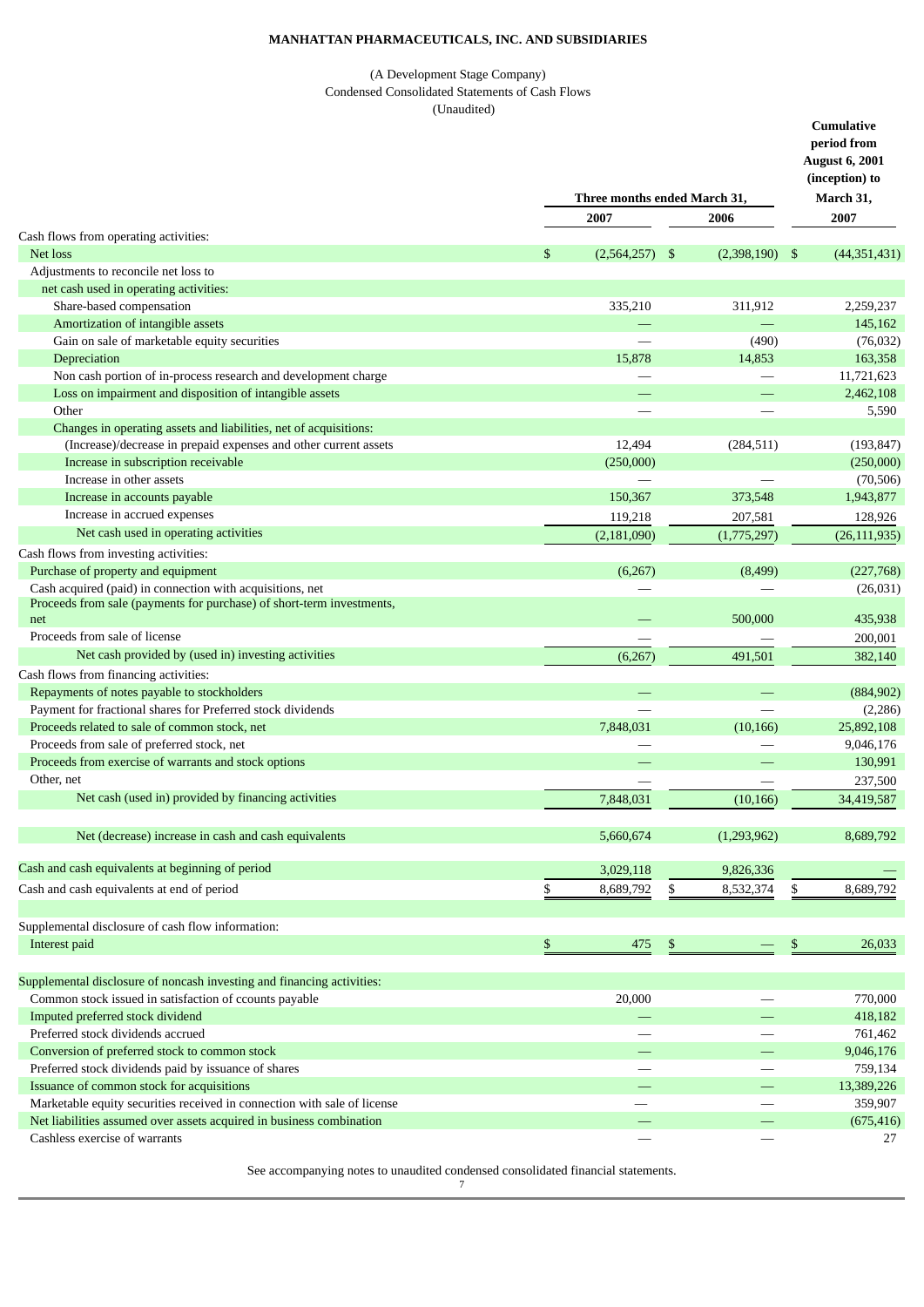## NOTES TO CONDENSED CONSOLIDATED FINANCIAL STATEMENTS (UNAUDITED)

## **(1) SUMMARY OF SIGNIFICANT ACCOUNTING POLICIES**

#### *Basis of Presentation*

The accompanying unaudited condensed consolidated financial statements of Manhattan Pharmaceuticals, Inc. and its subsidiaries ("Manhattan" or the "Company") have been prepared in accordance with accounting principles generally accepted in the United States of America for interim financial information and the rules and regulations of the Securities and Exchange Commission. Accordingly, the unaudited condensed consolidated financial statements do not include all information and footnotes required by accounting principles generally accepted in the United States of America for complete annual financial statements. In the opinion of management, the accompanying unaudited condensed consolidated financial statements reflect all adjustments, consisting of only normal recurring adjustments, considered necessary for a fair presentation. Interim operating results are not necessarily indicative of results that may be expected for the year ending December 31, 2007 or for any other interim period. These unaudited condensed consolidated financial statements should be read in conjunction with the Company's audited consolidated financial statements as of and for the year ended December 31, 2006, which are included in the Company's Annual Report on Form 10-KSB for such year. The condensed balance sheet as of December 31, 2006 has been derived from the audited financial statements included in the Form 10-KSB for that year.

As of December 31, 2006 all of the Company's subsidiaries had either been dissolved or merged into Manhattan. As a result, the Company had no subsidiaries during the three month period ended March 31, 2007.

## *Reclassifications*

Certain reclassifications have been made to prior-year amounts to conform to the current-year presentations.

### *Segment Reporting*

The Company has determined that it operates in only one segment currently, which is biopharmaceutical research and development.

#### *Income Taxes*

Effective January1, 2007, the Company adopted the provisions of Financial Accounting Standards Board ("FASB") Interpretation No. 48 ("FIN 48"), *Accounting* for Uncertainty in Income Taxes - an interpretation of FASB No. 109. The implementation of FIN 48 had no impact on the Company's financial statements as the Company has no unrecognized tax benefits. The Company's policy is to recognize interest and penalties related to income tax matters in income tax expense. As of January 1 and March 31, 2007, the Company had no accruals for interest or penalties related to income taxes.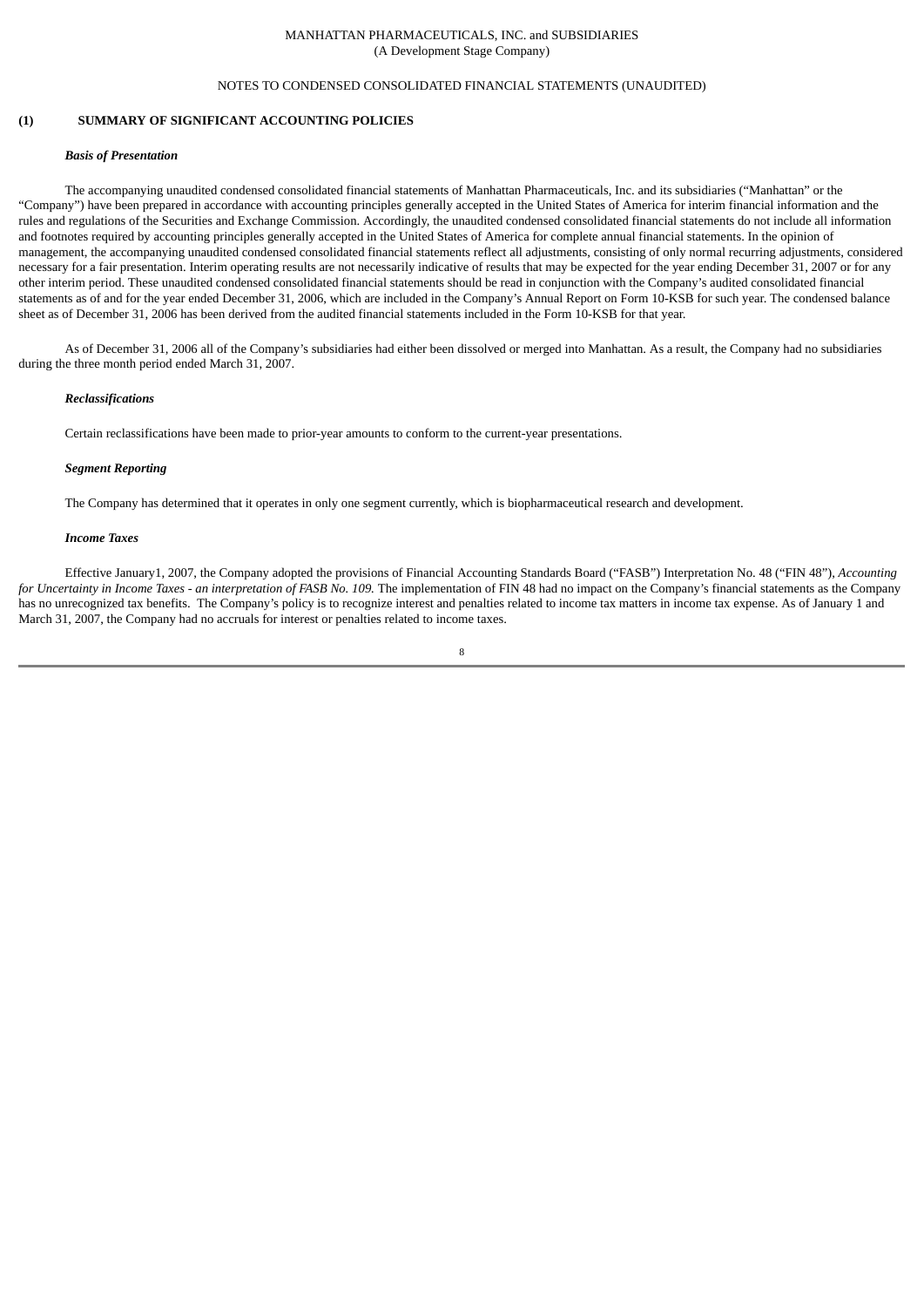#### NOTES TO CONDENSED CONSOLIDATED FINANCIAL STATEMENTS (UNAUDITED)

## **(2) LIQUIDITY**

The Company incurred a net loss of \$2,564,257 and negative cash flows from operating activities of \$2,181,090 for the three months ended March 31, 2007. The net loss from date of inception, August 6, 2001 to March 31, 2007 amounts to \$44,351,431.

Management believes that the Company will continue to incur net losses through at least March 31, 2008 and for the foreseeable future thereafter. Based on the resources of the Company available at March 31, 2007, management believes that the Company will need additional equity or debt financing or will need to generate revenues through licensing of its products or entering into strategic alliances to be able to sustain its operations into 2008. Furthermore, we will need additional financing thereafter to complete development and commercialization of our product candidates.

The Company's continued operations will depend on its ability to raise additional funds through various potential sources such as equity and debt financing, collaborative agreements, strategic alliances and its ability to realize the full potential of its technology in development. Additional funds may not become available on acceptable terms, and there can be no assurance that any additional funding that the Company does obtain will be sufficient to meet the Company's needs in the long-term.

#### **(3) COMPUTATION OF NET LOSS PER COMMON SHARE**

Basic net loss per common share is calculated by dividing net loss applicable to common shares by the weighted-average number of common shares outstanding for the period. Diluted net loss per common share is the same as basic net loss per common share, since potentially dilutive securities from the assumed exercise of stock options and stock warrants would have an antidilutive effect because the Company incurred a net loss during each period presented. The amounts of potentially dilutive securities excluded from the calculation of diluted net loss per share were 17,886,567 and 13,782,396 as of March 31, 2007 and 2006, respectively.

## **(4) SHARE-BASED COMPENSATION**

Effective January 1, 2006, the Company adopted Statement of Financial Accounting Standards No. 123(R), "Share-Based Payment," ("Statement 123(R)") for employee options using the modified prospective transition method. Statement 123(R) revised Statement 123 "Accounting for Stock-based Compensation" to eliminate the option to use the intrinsic value method and required the Company to expense the fair value of all employee options over the vesting period. Under the modified prospective transition method, the Company recognized compensation cost for the three month periods ending March 31, 2007 and 2006 based on the grant date fair value estimated in accordance with Statement 123(R). This includes a) period compensation cost related to share-based payments granted prior to, but not yet vested, as of January 1, 2006, based on the grant date fair value estimated in accordance with the original provisions of Statement 123; and b) period compensation cost related to sharebased payments granted on or after January 1, 2006. In accordance with the modified prospective method, the Company has not restated prior period results.

 $\alpha$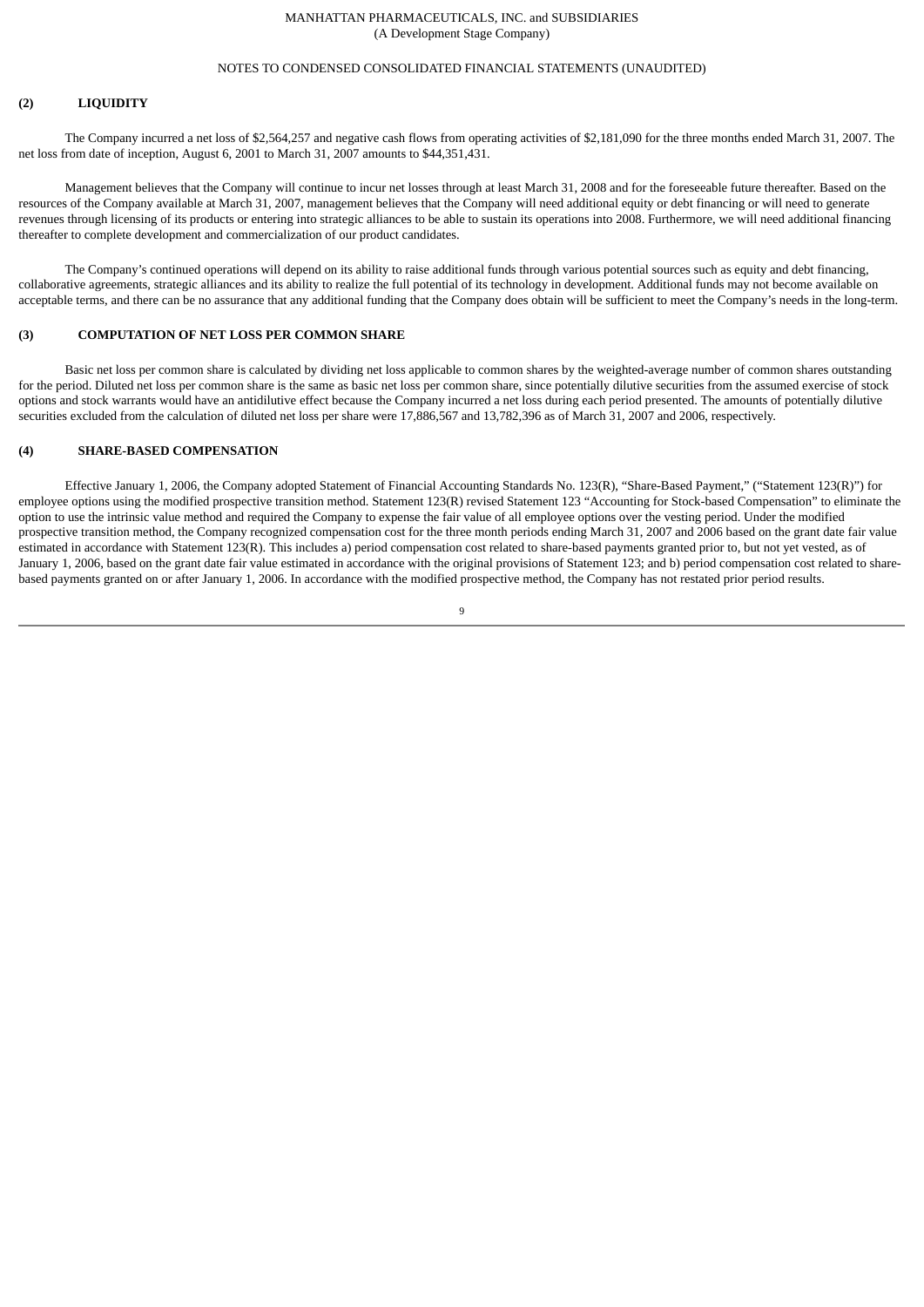## NOTES TO CONDENSED CONSOLIDATED FINANCIAL STATEMENTS (UNAUDITED)

The Company recognized compensation expense related to stock option grants on a straight-line basis over the vesting period. For the three month periods ended March 31, 2007 and 2006, the Company recognized share-based employee compensation cost of \$335,210 and \$311,912, respectively, in accordance with Statement 123(R). \$270,451 and \$285,745, respectively, of this expense resulted from the grants of stock options to employees, officers and directors of the Company on or prior to December 31, 2005. The balances of \$64,759 and \$26,167, respectively, relate to the granting of stock options to employees and officers on or after January 1, 2006. The Company did not capitalize any share-based compensation cost.

Options granted to consultants and other non-employees are accounted for in accordance with Emerging Issues Task Force ("EITF") No. 96-18 "Accounting for Equity Instruments That Are Issued to Other than Employees for Acquiring, or in Conjunction with Selling, Goods or Services", and Financial Accounting Standards Board Interpretation No 28 "Accounting for Stock Appreciation Rights and Other Variable Option or Award Plans". Accordingly, such options are recorded at fair value at the date of grant and subsequently adjusted to fair value at the end of each reporting period until such options vest, and the fair value of the options, as adjusted, is amortized to consulting expense over the related vesting period. As a result of adjusting consultant and other non-employee options to fair value as of March 31, 2007 and 2006, net of amortization, the Company recognized general and administrative and research and development expenses of \$3,371 for the three-months ended March 31, 2007 and \$23,971 for the three-months ended March 31, 2006.

The Company has allocated share-based compensation costs to general and administrative and research and development expenses as follows:

|                                              |              | Three months ended<br>March 31,<br>2007 |              | Three months ended<br>March 31,<br>2006 |
|----------------------------------------------|--------------|-----------------------------------------|--------------|-----------------------------------------|
| General and administrative expense:          |              |                                         |              |                                         |
| Share-based employee compensation cost       | $\mathbb{S}$ | 221,921                                 | $\mathbb{S}$ | 208,021                                 |
| Share-based consultant and non-employee cost |              | 10,550                                  |              | 5,589                                   |
|                                              |              | 232,471                                 |              | 213,610                                 |
|                                              |              |                                         |              |                                         |
| Research and development expense             |              |                                         |              |                                         |
| Share-based employee compensation cost       | \$           | 109,918                                 | \$           | 79,920                                  |
| Share-based consultant and non-employee      |              |                                         |              |                                         |
| (credit) cost                                |              | (7,179)                                 |              | 18,382                                  |
|                                              |              | 102,739                                 |              | 98,302                                  |
|                                              |              |                                         |              |                                         |
| Total share-based cost                       |              | 335,210                                 |              | 311,912                                 |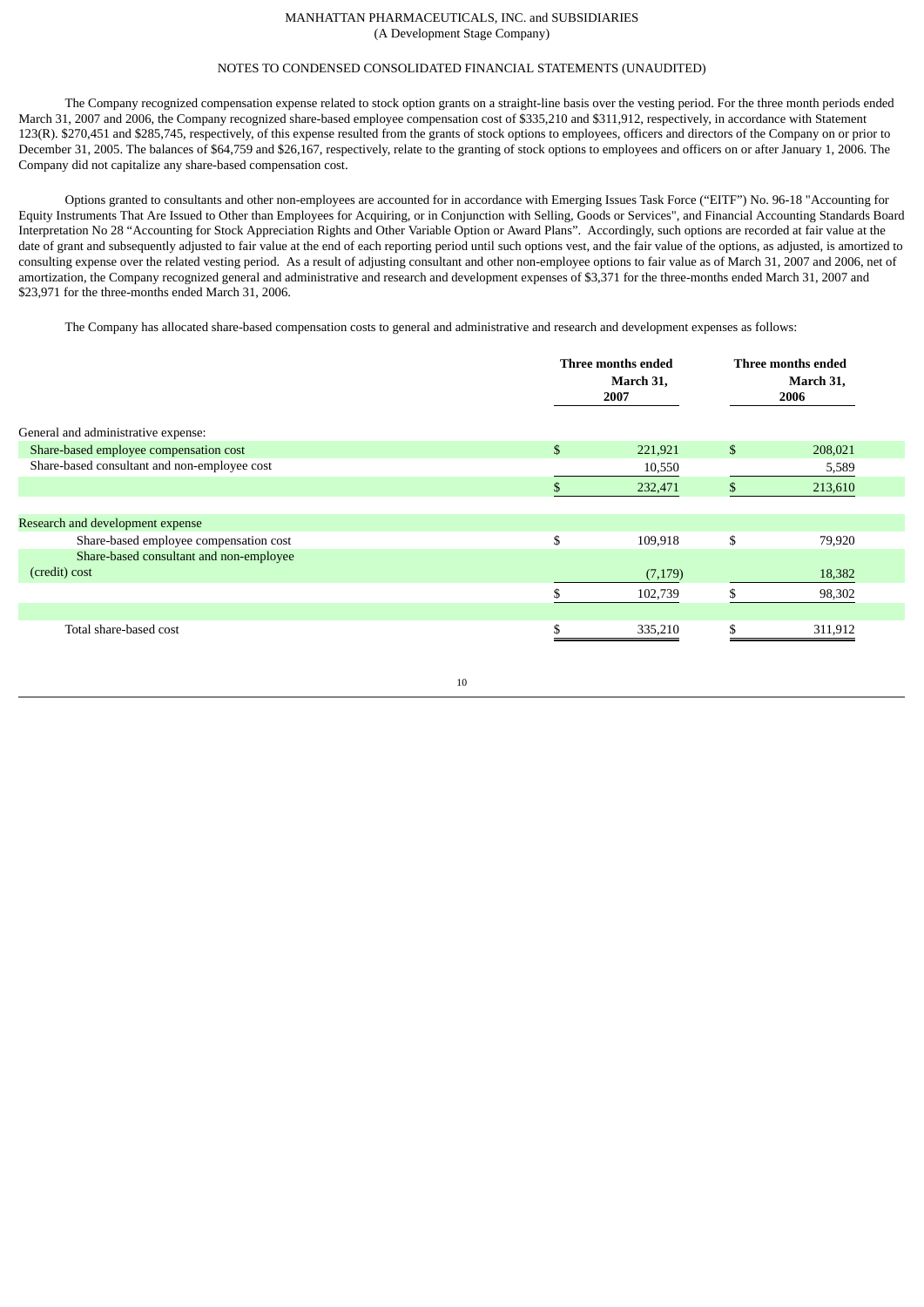## NOTES TO CONDENSED CONSOLIDATED FINANCIAL STATEMENTS (UNAUDITED)

The Company has shareholder-approved stock incentive plans for employees under which it has granted non-qualified and incentive stock options. In December 2003, the Company established the 2003 Stock Option Plan (the "2003 Plan"), which provided for the granting of up to 5,400,000 options to officers, directors, employees and consultants for the purchase of stock. In August 2005, the Company increased the number of shares of common stock reserved for issuance under the 2003 Plan by 2,000,000 shares. At March 31, 2007, 7,400,000 shares were authorized for issuance. Under the 2003 Plan at March 31, 2007 options to purchase 6,292,430 shares were outstanding and 27,776 shares of common stock have been issued leaving a total of 1,079,794 shares reserved for future stock option grants. The options have a maximum term of 10 years and vest over a period determined by the Company's Board of Directors (generally 3 years) and are issued at an exercise price equal to or greater than the fair market value of the shares at the date of grant. The 2003 Plan expires on December 10, 2013 or when all options have been granted, whichever is sooner. Under the 2003 Plan, the Company granted options to purchase an aggregate of 472,500 shares of common stock during the three months ended March 31, 2007 of which options to purchase 300,000 and 97,500 shares of common stock were granted at an exercise price of \$0.72 to directors and employees, respectively, and options to purchase 75,000 shares of common stock were granted to an employee at an exercise price of \$0.82. Additionally, on January 30, 2007, the Company's non-employee directors agreed to accept an aggregate of 27,776 shares of the Company's common stock, each valued at \$0.72 per share (the closing sale price of the common stock on such date), in lieu of receiving \$20,000 in aggregate cash fees owed to such directors for their services in 2006. Such shares were issued pursuant to the 2003 plan.

In July 1995, the Company established the 1995 Stock Option Plan (the"1995 Plan"), which provided for the granting of options to purchase up to 130,000 shares of the Company's common stock to officers, directors, employees and consultants. The 1995 Plan was amended several times to increase the number shares reserved for stock option grants. In June 2005, the 1995 Plan expired and no further options can be granted. As of March 31, 2007, options to purchase 1,137,240 shares were outstanding under the 1995 Plan and no shares were reserved for future stock option grants.

To compute compensation expense in 2007 and 2006, the Company estimated the fair value of each option award on the date of grant using the Black-Scholes model. The Company based the expected volatility assumption on a volatility index of peer companies as the Company did not have a sufficient number of years of historical volatility of its common stock for the application of Statement 123(R). The expected term of options granted represents the period of time that options are expected to be outstanding. The Company estimated the expected term of stock options by the simplified method as prescribed in The Securities and Exchange Commission's Staff Accounting Bulletin No. 107. The expected forfeiture rates are based on the historical forfeiture experiences. To determine the risk-free interest rate, the Company utilized the U.S. Treasury yield curve in effect at the time of grant with a term consistent with the expected term of the Company's awards. The Company has not declared a dividend on its common stock since its inception and has no intentions of declaring a dividend in the foreseeable future and therefore used a dividend yield of zero.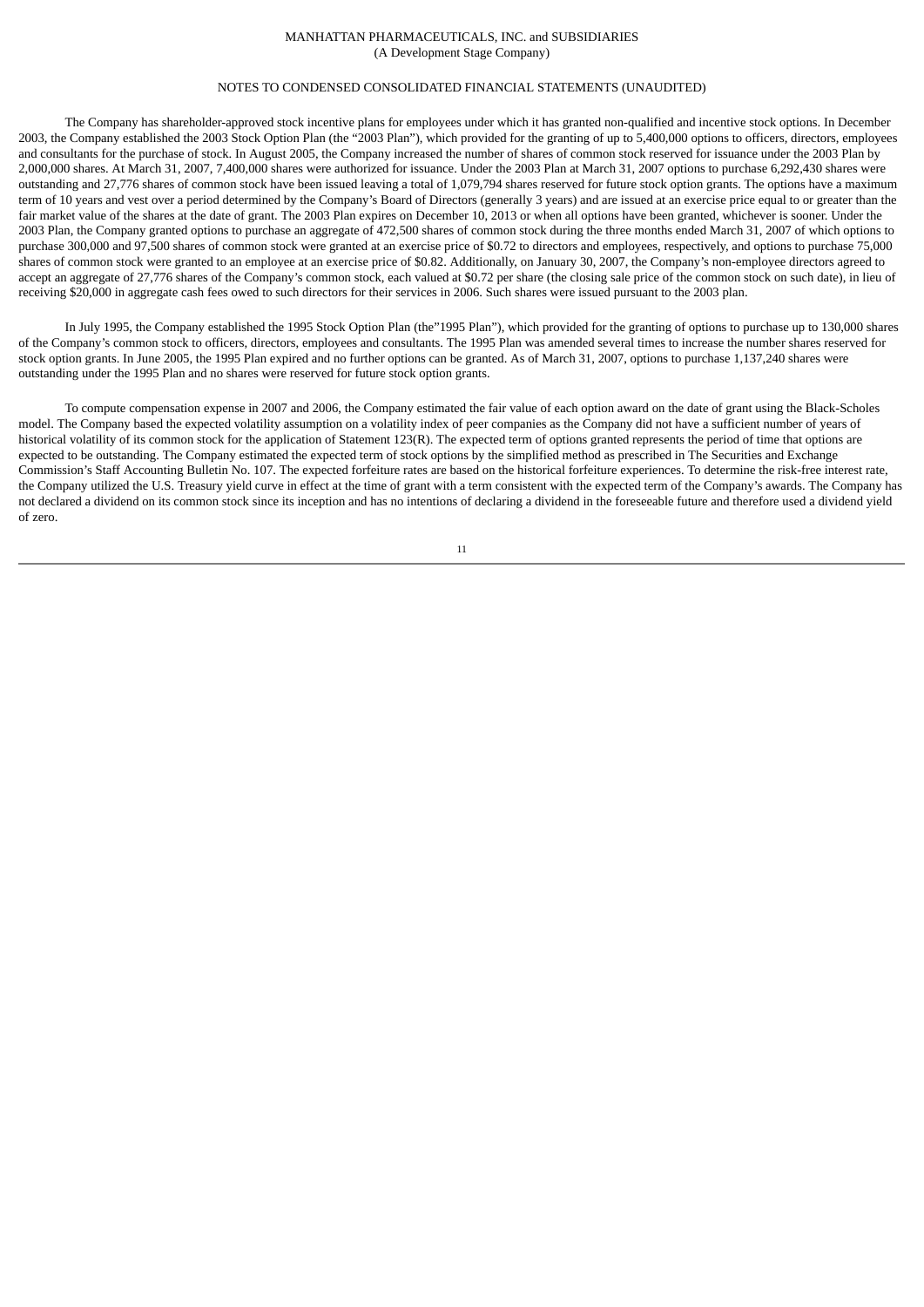# NOTES TO CONDENSED CONSOLIDATED FINANCIAL STATEMENTS (UNAUDITED)

The following table shows the weighted average assumptions the Company used to develop the fair value estimates for the determination of the compensation charges in 2007 and 2006:

|                            | Three months ended    | <b>Three Months Ended</b> |
|----------------------------|-----------------------|---------------------------|
|                            | <b>March 31, 2007</b> | <b>March 31, 2006</b>     |
| <b>Expected Volatility</b> | $80.2\% - 81.7\%$     | 55%                       |
|                            |                       |                           |
| Dividend yield             |                       |                           |
|                            |                       |                           |
| Expected term (in years)   | $6 - 10$              | $6 - 10$                  |
|                            |                       |                           |
| Risk-free interest rate    | $4.56\% - 4.86\%$     | 4.25%                     |

A summary of the status of the Company's stock outstanding options as of March 31, 2007 and changes during the three months then ended is presented below:

|          |                                | <b>Shares</b>  |                | Weighted<br>average<br>exercise<br>price | Weighted<br>Average<br><b>Remaining</b><br><b>Contractual</b><br>Term (years) |              | Aggregate<br><b>Intrinsic</b><br><b>Value</b> |  |
|----------|--------------------------------|----------------|----------------|------------------------------------------|-------------------------------------------------------------------------------|--------------|-----------------------------------------------|--|
|          | <b>Outstanding at December</b> |                |                |                                          |                                                                               |              |                                               |  |
| 31, 2006 |                                | 7,000,504      | $\mathfrak{S}$ | 1.31                                     |                                                                               |              |                                               |  |
|          |                                |                |                |                                          |                                                                               |              |                                               |  |
|          | Granted                        | 472,500        |                | 0.83                                     |                                                                               |              |                                               |  |
|          | Exercised                      | $\blacksquare$ |                | $\sim$                                   |                                                                               |              |                                               |  |
|          | Cancelled                      | (43, 334)      |                | 1.18                                     |                                                                               |              |                                               |  |
|          |                                |                |                |                                          |                                                                               |              |                                               |  |
|          | Outstanding at March 31,       |                |                |                                          |                                                                               |              |                                               |  |
| 2007     |                                | 7,429,670      | $\mathfrak{S}$ | 1.28                                     | 7.54                                                                          | $\mathbb{S}$ | 560,285                                       |  |
|          |                                |                |                |                                          |                                                                               |              |                                               |  |
|          | Options exercisable at         |                |                |                                          |                                                                               |              |                                               |  |
|          | March 31, 2007                 | 5,085,879      | \$             | 1.30                                     | 7.17                                                                          | \$           | 438,235                                       |  |
|          |                                |                |                |                                          |                                                                               |              |                                               |  |
|          | Weighted-average               |                |                |                                          |                                                                               |              |                                               |  |
|          | fair value of options          |                |                |                                          |                                                                               |              |                                               |  |
|          | granted during the             |                |                |                                          |                                                                               |              |                                               |  |
|          | three months ended             |                |                |                                          |                                                                               |              |                                               |  |
|          | March 31, 2007                 | 0.53<br>\$     |                |                                          |                                                                               |              |                                               |  |
|          |                                |                |                |                                          |                                                                               |              |                                               |  |
|          |                                |                |                |                                          |                                                                               |              |                                               |  |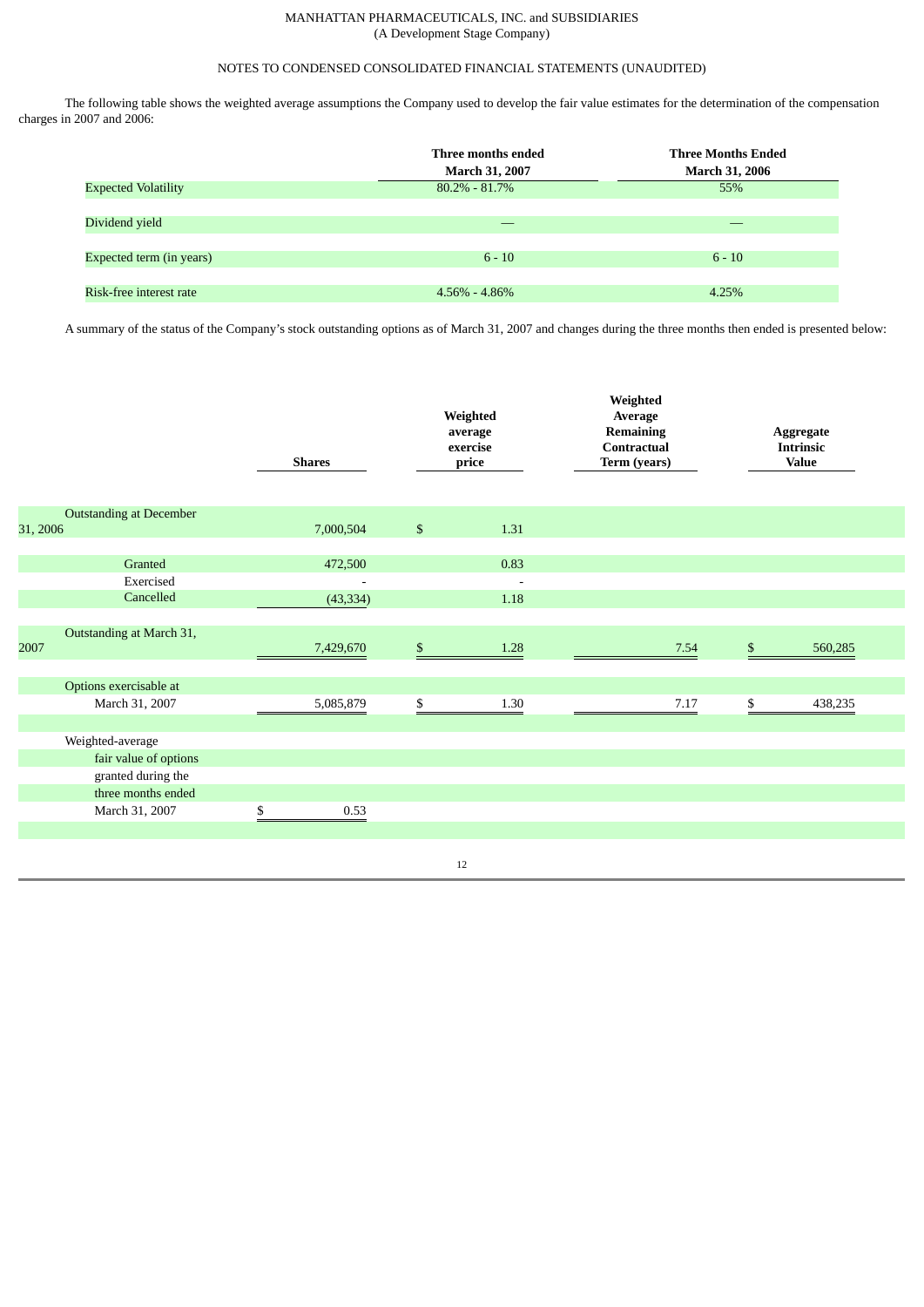## NOTES TO CONDENSED CONSOLIDATED FINANCIAL STATEMENTS (UNAUDITED)

As of March 31, 2007, the total compensation cost related to non-vested option awards not yet recognized is \$1,235,880. The weighted average period over which it is expected to be recognized is approximately 1.1 years.

In November 2005, the FASB issued FASB Staff Position No. FAS 123(R)-3 ("FSP 123(R)-3"), "Transition Election Related to Accounting for the Tax Effects of Share-Based Payment Awards". The Company has adopted this alternative transition method provided in FSP 123(R)-3 for calculating the tax effects of stock-based compensation pursuant to SFAS 123(R) in 2006. The alternative transition method includes simplified methods to establish the beginning balance of the additional paid-in capital pool (APIC pool) related to the tax effects of employee stock-based compensation, and to determine the subsequent impact on the APIC pool and consolidated statements of cash flows of the tax effects of employee stock-based compensation awards that are outstanding upon adoption of SFAS 123(R). The adoption did not have a material impact on our results of operations and financial condition.

## **(5) COMMITMENTS**

The Company often contracts with third parties to facilitate, coordinate and perform agreed upon research and development of its product candidates. To ensure that research and development costs are expensed as incurred, the Company records monthly accruals for clinical trials and preclinical testing costs based on the work performed under the contracts.

These contracts typically call for the payment of fees for services at the initiation of the contract and/or upon the achievement of certain milestones. This method of payment often does not match the related expense recognition resulting in either a prepayment, when the amounts paid are greater than the related research and development costs expensed, or an accrued liability, when the amounts paid are less than the related research and development costs expensed.

On March 27, 2006, the Company entered into a research and development agreement with Swiss Pharma Contract Ltd. ("Swiss Pharma") to perform a Phase IIa study in 100 obese patients of the Company's Oleoyl-estrone product candidate being developed for the treatment of obesity. The terms of the contract call for the Company to pay Swiss Pharma up to \$2,151,840.

In the fourth quarter of 2006, the Company expanded its ongoing Phase IIa clinical trial of Oleoyle-estrone in obesity into two new clinical sites in the United States. Because the size of the study has not been expanded beyond the 100 obese patients, the Company does not anticipate the additional sites will materially increase its total financial commitment of up to \$2,151,840. Such financial commitment will now be paid to three clinical centers rather than one. This Phase IIa clinical trial is expected to conclude in the second quarter of 2007.

At March 31, 2007, the Company recognized a total expense of \$1,676,408 and expects the balance of the financial commitment of approximately \$500,000 to be incurred through the conclusion of the trial.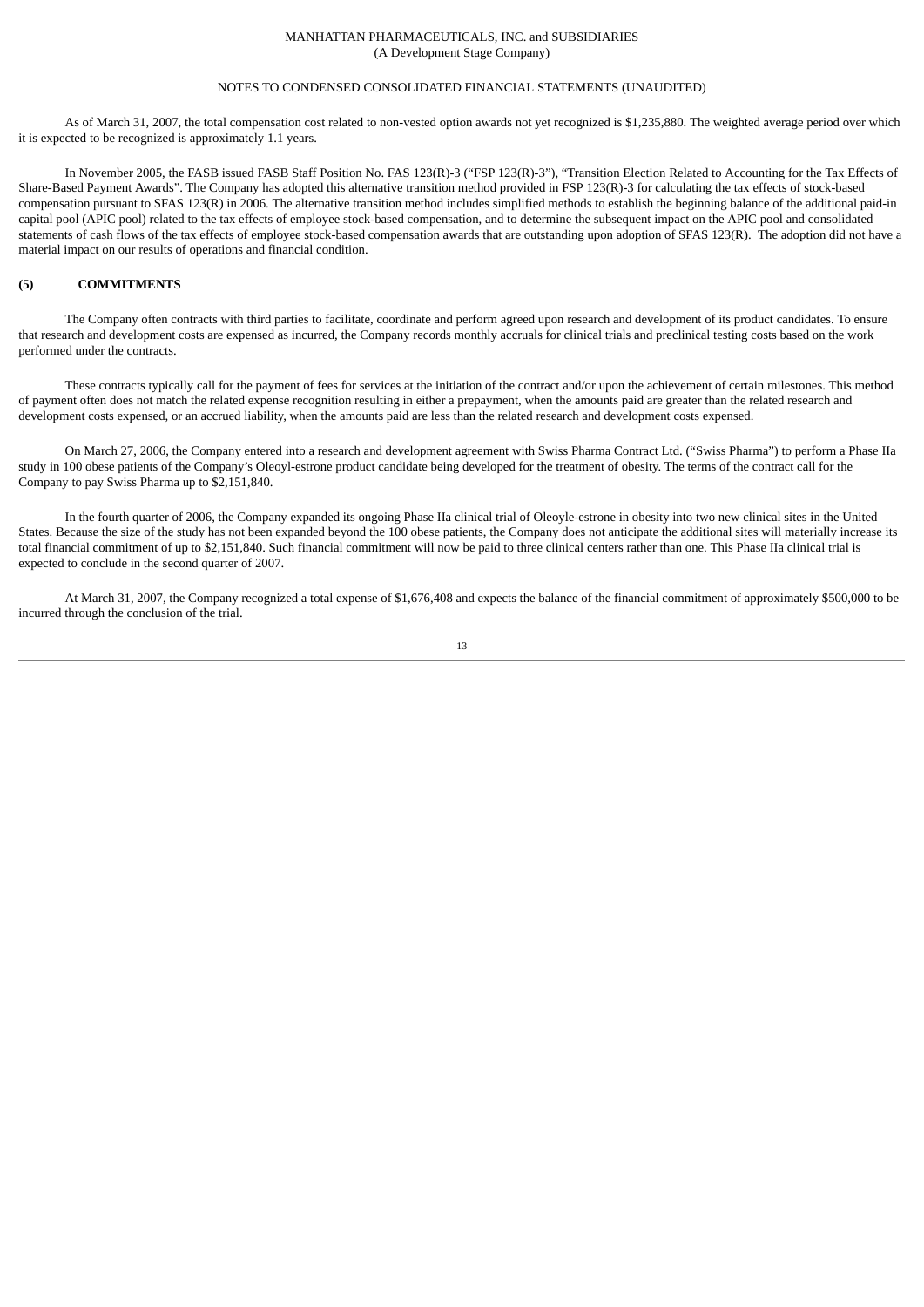## NOTES TO CONDENSED CONSOLIDATED FINANCIAL STATEMENTS (UNAUDITED)

In the fourth quarter of 2006, the Company commenced a Phase IIa clinical trial of its product candidate Oleoyl-estrone in the morbidly obese at St. Lukes/Roosevelt Hospital in New York City. The financial commitment for this study is approximately \$685,000.

In the first quarter of 2007, the Company expanded its ongoing Phase IIa clinical trial in the morbidly obese into two new clinical sites, also in the United States. The scope and financial commitment of this study remains unchanged. The study is expected to conclude in the first half of 2007.

At March 31, 2007, the Company recognized expense of \$119,302 for the study and expects the balance of the financial commitment of approximately \$566,000 to be incurred through the conclusion of the trial.

## **(6) PRIVATE PLACEMENT OF COMMON SHARES**

On March 30, 2007, the Company entered into a series of subscription agreements with various institutional and other accredited investors for the issuance and sale in a private placement of an aggregate of 10,185,502 shares of its common stock for total net proceeds of approximately \$7.85 million, after deducting commissions and other costs of the transaction. Of the total amount of shares issued, 10,129,947 were sold at a per share price of \$0.84, and an additional 55,555 shares were sold to an entity affiliated with a director of the Company, at a per share price of \$0.90, the closing sale price of the common stock on March 29, 2007. Pursuant to the subscription agreements, the Company also issued to the investors 5-year warrants to purchase an aggregate of 3,564,897 shares of common stock at an exercise price of \$1.00 per share. The warrants are exercisable during the period commencing September 30, 2007 and ending March 30, 2012. The private placement was completed on March 30, 2007, however, a portion of the proceeds was received subsequent to March 31, 2007, resulting in a \$250,000 subscription receivable at March 31, 2007.

Pursuant to these subscription agreements the Company agreed to file a registration statement covering the resale of the shares issued in the private placement, including the shares issuable upon exercise of the investor warrants and the placement agent warrants, with the Securities and Exchange Commission on or before May 14, 2007 and use its reasonable best efforts to have such registration statement declared effective by the Securities and Exchange Commission on or before July 28, 2007. In the event the Company has not filed such registration statement on or before May 14, 2007 or if the registration statement has not been declared effective on or before July 28, 2007, then in either case the Company shall make compensatory payments to the investors in an amount equal to one percent (1%) of the aggregate purchase price paid by the investors for each monthly period (or prorated portion thereof) in which the Company is in default of either of these obligations. In no event shall the amount of compensatory payments payable by the Company exceed ten percent (10%) of the aggregate purchase price paid by the investors. The Company filed the registration statement of May 9, 2007.

The Company engaged Paramount BioCapital, Inc., an affiliate of a significant stockholder of the Company, as its placement agent in connection with the private placement. In consideration for its services, the Company paid aggregate cash commissions of approximately \$600,000 and issued to Paramount a 5-year warrant to purchase an aggregate of 509,275 shares at an exercise price of \$1.00 per share.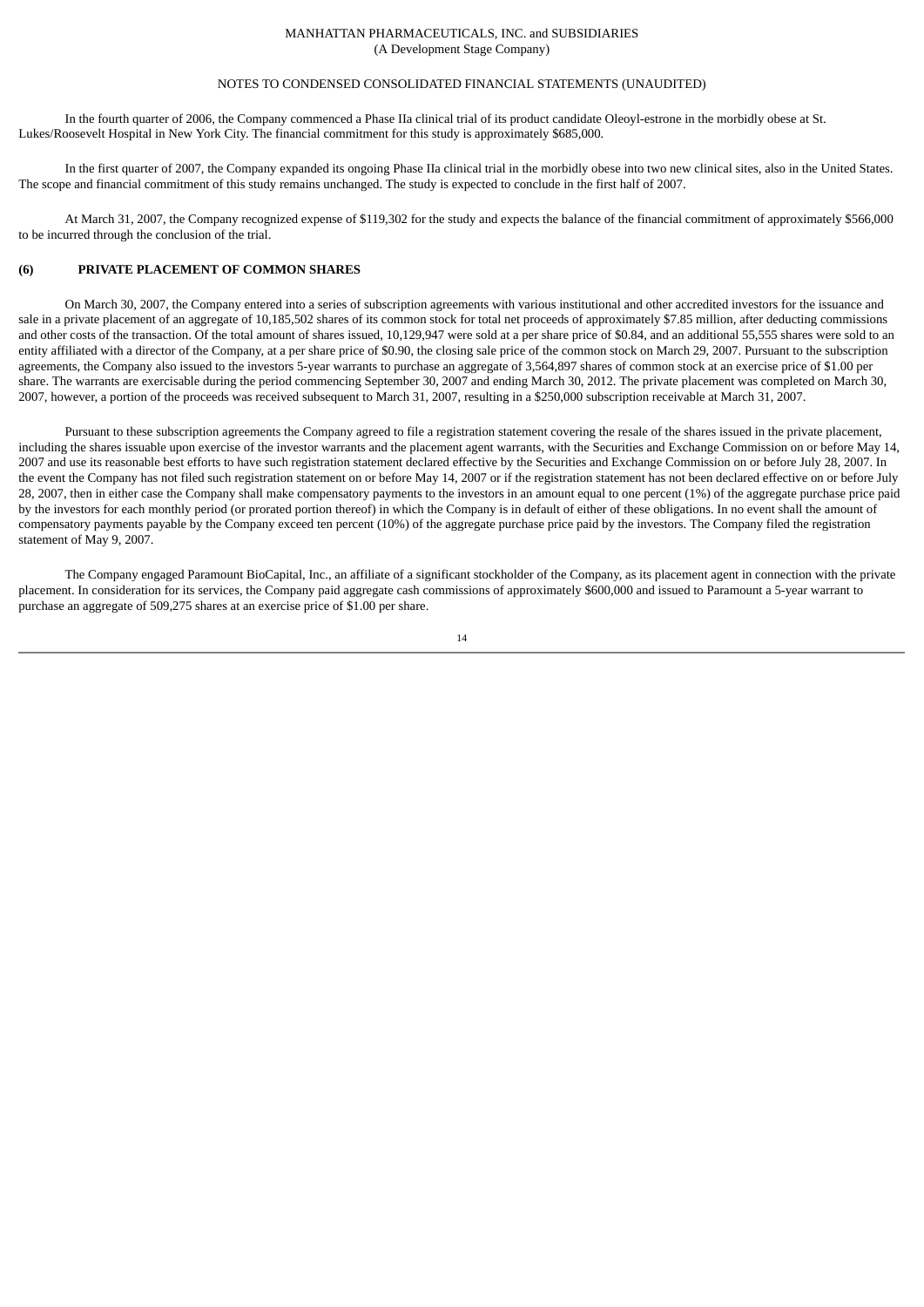## NOTES TO CONDENSED CONSOLIDATED FINANCIAL STATEMENTS (UNAUDITED)

### **(7) SUBSEQUENT EVENTS**

#### *a) Altoderm License Agreement*

On April 3, 2007, the Company entered into a license agreement for "Altoderm" (the "Altoderm Agreement") with Thornton & Ross LTD ("T&R"). Pursuant to the Altoderm Agreement, the Company acquired an exclusive North American license to certain patent rights and other intellectual property relating to Altoderm, a topical skin lotion product candidate using sodium cromoglicate for the treatment of atopic dermatitis. In accordance with the terms of the Altoderm Agreement, the Company issued 125,000 shares of its common stock, valued at \$112,500, and made a cash payment of \$475,000 to T&R upon the execution of the agreement. Further, the Company agreed to make future milestone payments to T&R comprised of various combinations of cash and common stock in respective aggregate amounts of \$5,675,000 and 875,000 shares of common stock upon the achievement of various clinical and regulatory milestones. The Company also agreed to pay royalties on net sales of products using the licensed patent rights at rates ranging from 10% to 20%, depending on the level of annual net sales, and subject to an annual minimum royalty payment of \$1 million in each year following the first commercial sale of Altoderm. The Company may sublicense the patent rights. The Company agreed to pay T&R 30% the royalties received by the Company under such sublicense agreements.

### *b) Altolyn License Agreement*

On April 3, 2007, the Company and T&R also entered into a license agreement for "Altolyn" (the "Altolyn Agreement"). Pursuant to the Altolyn Agreement, the Company acquired an exclusive North American license to certain patent rights and other intellectual property relating to Altolyn, an oral formulation product candidate using sodium cromoglicate for the treatment of mastocytosis, food allergies, and inflammatory bowel disorder. In accordance with the terms of the Altolyn Agreement, the Company made a cash payment of \$475,000 to T&R upon the execution of the agreement. Further, the Company agreed to make future cash milestone payments to T&R in an aggregate amount of \$5,675,000 upon the achievement of various clinical and regulatory milestones. The Company also agreed to pay royalties on net sales of products using the licensed patent rights at rates ranging from 10% to 20%, depending on the level of annual net sales, and subject to an annual minimum royalty payment of \$1 million in each year following the first commercial sale of Altolyn. The Company may sublicense the patent rights. The Company agreed to pay T&R 30% the royalties received by the Company under such sublicense agreements.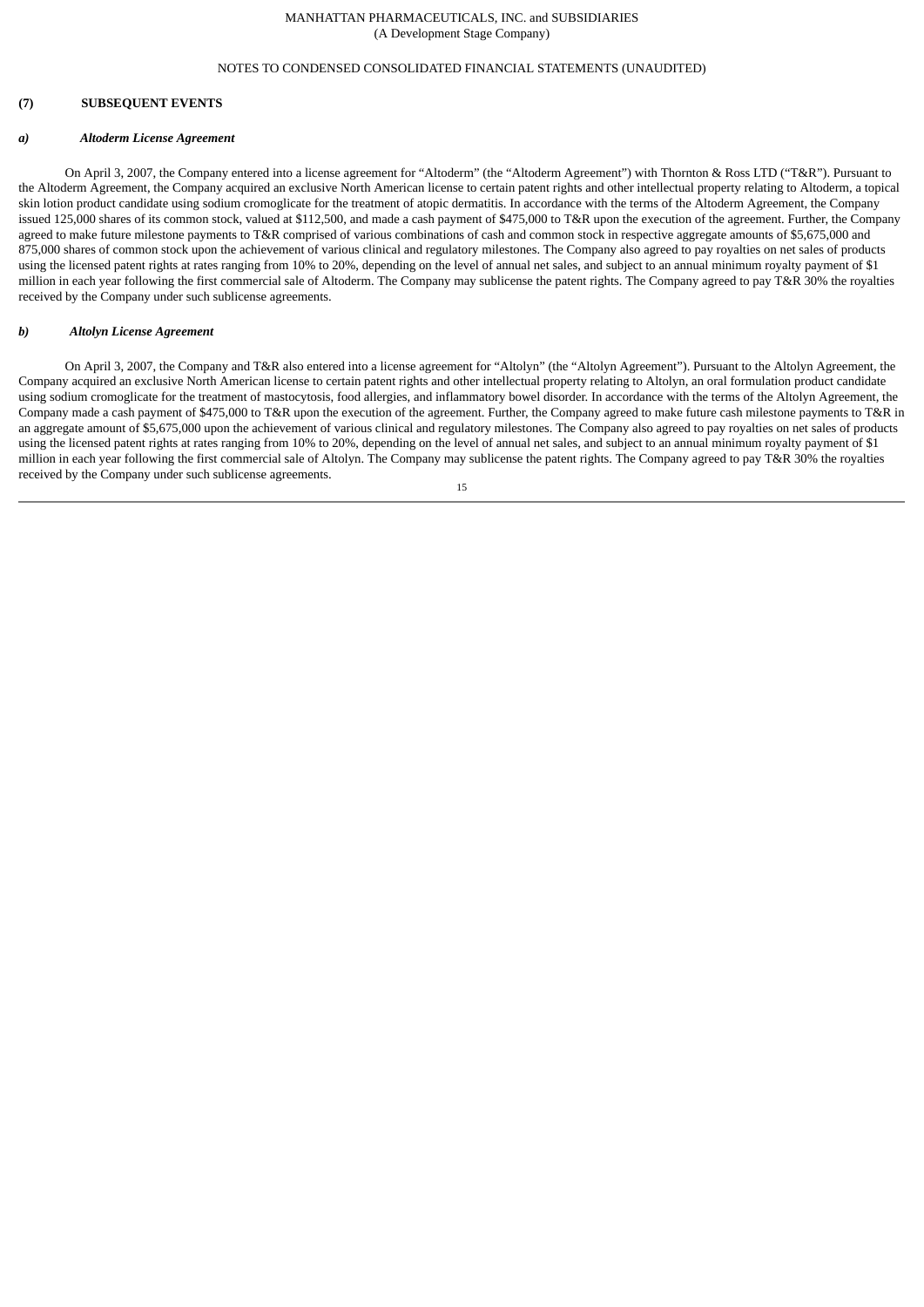### **Item 2. Management's Discussion and Analysis Financial Condition and Results of Operations**

You should read the following discussion of our results of operations and financial condition in conjunction with our Annual Report on Form 10-KSB for the year ended December 31, 2006 (the "Annual Report") and our financial statements as of and for the three months ended March 31, 2007 included elsewhere **in this report.**

We were incorporated in Delaware in 1993 under the name "Atlantic Pharmaceuticals, Inc." and, in March 2000, we changed our name to "Atlantic Technology Ventures, Inc." In 2003, we completed a "reverse acquisition" of privately held "Manhattan Research Development, Inc. In connection with this transaction, we also changed our name to "Manhattan Pharmaceuticals, Inc." From an accounting perspective, the accounting acquirer is considered to be Manhattan Research Development, Inc. and accordingly, the historical financial statements are those of Manhattan Research Development, Inc.

During 2005 we merged with Tarpan Therapeutics, Inc. ("Tarpan"). Tarpan was a privately held New York based biopharmaceutical company developing dermatological therapeutics. Through the merger, we acquired Tarpan's primary product candidate, topical PTH (1-34) for the treatment of psoriasis. In consideration for their shares of Tarpan's capital stock, the stockholders of Tarpan received an aggregate of approximately 10,731,000 shares of our common stock, representing approximately 20% of our then outstanding common shares. This transaction was accounted for as a purchase of Tarpan by the Company.

We are a development stage biopharmaceutical company focused on developing and commercializing innovative pharmaceutical therapies for underserved patient populations. We aim to acquire rights to these technologies by licensing or otherwise acquiring an ownership interest, funding their research and development and eventually either bringing the technologies to market or out-licensing. We currently have five product candidates in development:

- · Oleoyl-estrone, an orally administered small molecule for the treatment of obesity;
- Topical PTH (1-34) for the treatment of psoriasis;
- · Altoderm, a proprietary formulation of topical cromolyn sodium for the treatment of atopic dermatitis;
- · Altolyn, a proprietary site specific tablet formulation of oral cromolyn sodium for the treatment of mastocytosis;
- · and Lingual Spray Propofol for sedation prior to diagnostic, therapeutic or endoscopic procedures.

We have not received regulatory approval for, or generated commercial revenues from marketing or selling any drugs.

You should read the following discussion of our results of operations and financial condition in conjunction with the consolidated financial statements and notes thereto appearing elsewhere in this Quarterly report on Form 10-Q. This discussion includes "forward-looking" statements that reflect our current views with respect to future events and financial performance. We use words such as we "expect," "anticipate," "believe," and "intend" and similar expressions to identify forward-looking statements. Investors should be aware that actual results may differ materially from our expressed expectations because of risks and uncertainties inherent in future events, particularly those risks identified under the heading "Risk Factors" following Item 1 in the 2006 Annual Report, and should not unduly rely on these forward looking statements.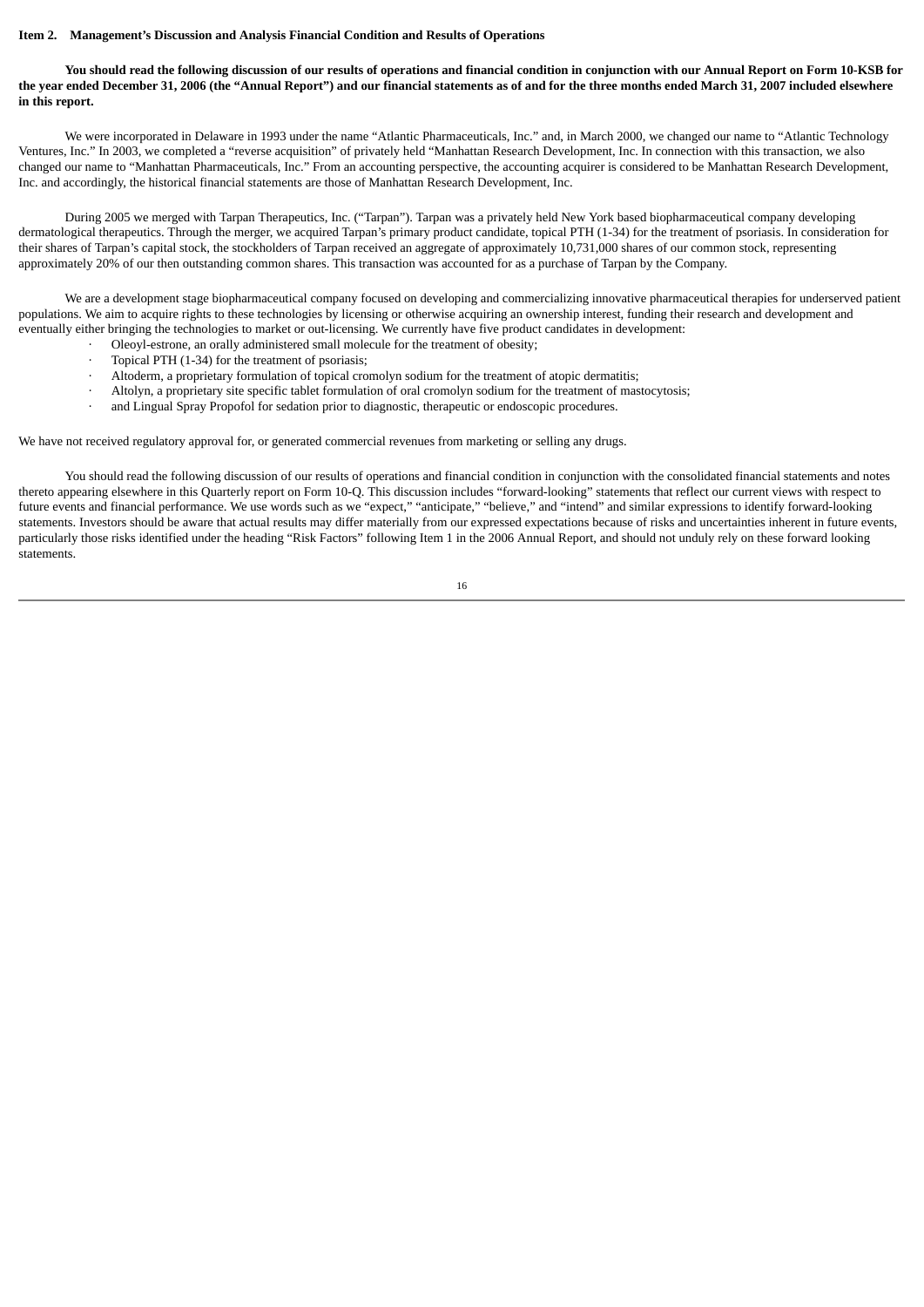## RESULTS OF OPERATIONS

# THREE-MONTH PERIOD ENDED MARCH 31, 2007 VS 2006

| <b>Costs and expenses</b><br><b>Research and development</b> |    | <b>Quarter</b><br>ended<br><b>March 31, 2007</b> |      | <b>Quarter</b><br>ended<br><b>March 31, 2006</b> |               | Increase<br>(decrease) | % Increase<br>(decrease) |
|--------------------------------------------------------------|----|--------------------------------------------------|------|--------------------------------------------------|---------------|------------------------|--------------------------|
| Stock based compensation                                     | \$ | 103,000                                          | -\$  | 98,000                                           | <sup>\$</sup> | 5,000                  | 5.1%                     |
| Other research and development expense                       | \$ | 1,576,000                                        | S    | 1,588,000                                        | S             | (12,000)               | (0.8)%                   |
| Total research and development expense                       | \$ | 1,679,000                                        | -S   | 1,686,000                                        | S             | (7,000)                | (0.4)%                   |
| <b>General and administrative</b>                            |    |                                                  |      |                                                  |               |                        |                          |
| <b>Stock based compensation</b>                              | \$ | 232,000                                          | - \$ | 214,000 \$                                       |               | 18,000                 | 8.4%                     |
| Other general and administrative expense                     | J. | 683,000                                          | S    | 597,000                                          | ъ             | 86,000                 | 14.4%                    |
| Total general and administrative expense                     | \$ | 915,000                                          | -\$  | 811,000                                          | \$            | 104,000                | 12.8%                    |
| Other income                                                 |    | 30,000                                           | \$   | 99,000                                           | S             | (69,000)               | $(69.7)\%$               |
| <b>Net loss</b>                                              |    | 2,564,000                                        |      | 2,398,000                                        |               | 166,000                | 6.9%                     |

During each of the quarters ended March 31, 2007 and 2006, we had no revenues, and are considered a development stage company. We do not expect to have revenues relating to our technologies prior to March 31, 2008, if at all.

For the quarter ended March 31, 2007 research and development expense was \$1,679,000 as compared to \$1,686,000 for the quarter ended March 31, 2006. The decrease of \$7,000, less than 1%, is comprised of a \$5,000 increase in stock based compensation and an increase of \$567,000 due to increased development activities of our Oleoyl-estrone product candidate offset by a decrease of \$572,000 due to decreased development activities of our PTH (1-34) product candidate.

For the three months ended March 31, 2007, general and administrative expense was \$915,000 as compared to \$811,000 for the three months ended March 31, 2006. The increase of \$104,000, or 12.8%, is due primarily to increases of \$18,000 in stock based compensation, of \$75,000 in payroll and related costs, of \$46,000 in spending on business development activities partially offset by a decrease of \$13,000 in insurance costs.

For the quarter ended March 31, 2007, other income was \$30,000 as compared to \$99,000 for the quarter ended March 31, 2006. The decrease of \$69,000, or 69.7%, is due primarily to a decrease in interest income of approximately \$68,000 which resulted from lower average balances in interest bearing cash and short-term investment accounts.

Net loss for the three months ended March 31, 2007, was \$2,564,000 as compared to \$2,398,000 for the three months ended March 31, 2006. The increase of \$166,000, or 6.9%, in net loss is attributable to an increase in general and administrative expense of \$104,000 and a decrease in other income of \$69,000, partially offset by a decrease in research and development expense of \$7,000.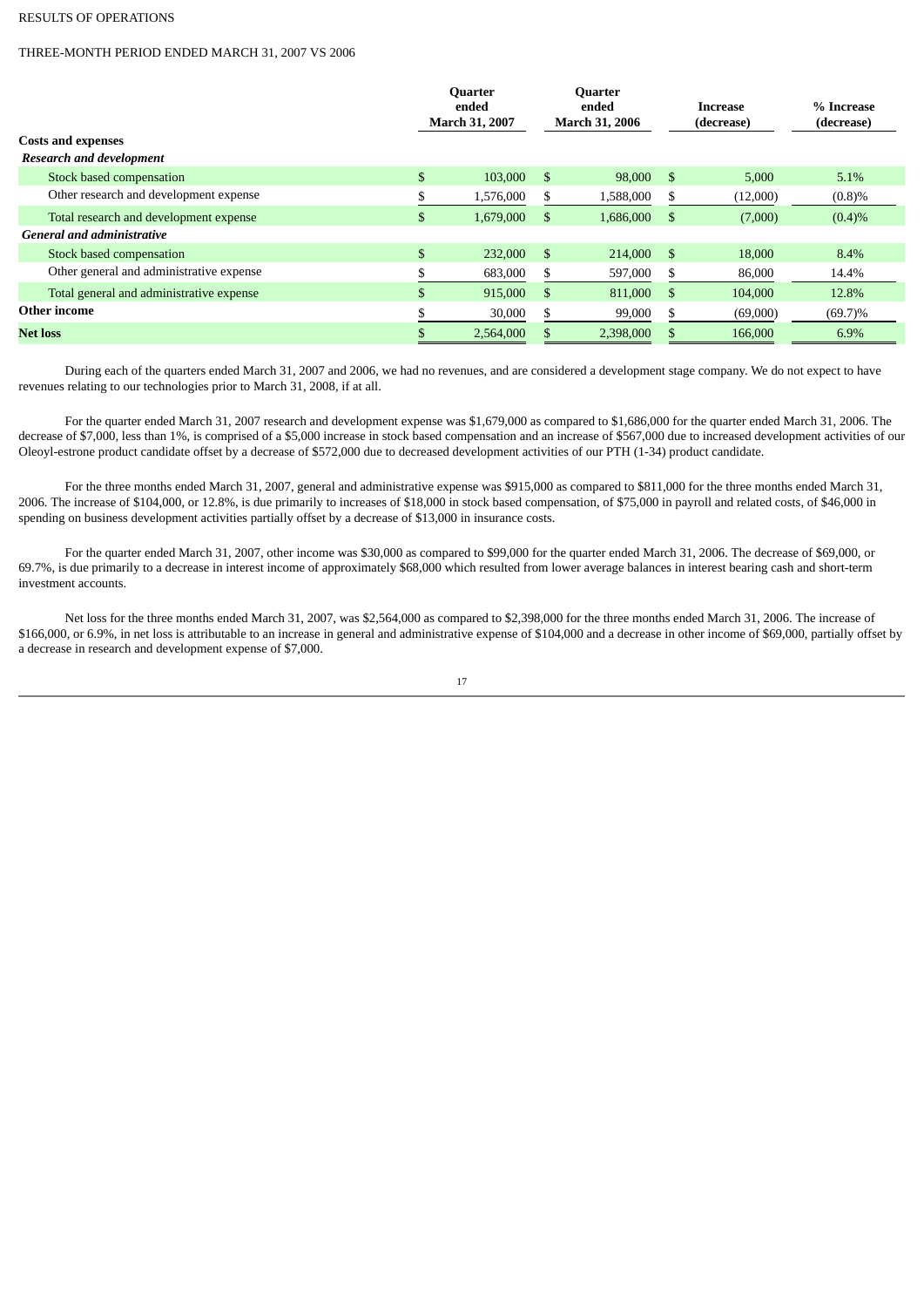#### LIQUIDITY AND CAPITAL RESOURCES

From inception to March 31, 2007, we incurred a deficit during the development stage of \$45.5 million primarily as a result of our net losses and preferred stock dividends. We expect to continue to incur additional losses through at least March 31, 2008 and for the foreseeable future thereafter. These losses have been incurred through a combination of research and development activities related to the various technologies under our control and expenses supporting those activities.

We have financed our operations since inception primarily through equity financing and our licensing and sale of certain residual royalty rights. During the three months ended March 31, 2007, we had a net increase in cash and cash equivalents of \$5.7 million. This increase resulted largely from net proceeds related to the sale of common stock of \$7.8 million partially offset by net cash used in operating activities of \$2.2 million. Total liquid resources as of March 31, 2007 were \$8.7 million compared to \$3.0 million at December 31, 2006.

Our current liabilities as of March 31, 2007 were \$2.2 million compared to \$1.9 million at December 31, 2006, an increase of \$300,000. This increase was primarily due to increases in accrued liabilities of \$44,000 related to the ongoing clinical trials of OE, an increase in accounts payable of \$130,000 and an increase in accrued bonuses of \$97,000. As of March 31, 2007, we had working capital of \$7 million compared to \$1.4 million at December 31, 2006. This \$5.6 million increase in working capital is primarily due to net proceeds related to the sale of common stock of approximately \$7.8 million offset by net cash used in operating activities of \$2.2 million during the three months ended March 31, 2007.

On March 30, 2007, we entered into a series of subscription agreements with various institutional and other accredited investors for the issuance and sale in a private placement of an aggregate of 10,185,502 shares of our common stock for net proceeds of approximately \$7.8 million. Of the total amount of shares issued, 10,129,947 were sold at a per share price of \$0.84, and an additional 55,555 shares were sold to an entity affiliated with a director of the Company, at a per share price of \$0.90, the closing sale price of the common stock on March 29, 2007. Pursuant to the subscription agreements, we also issued to the investors 5-year warrants to purchase an aggregate of 3,564,897 shares of our common stock at an exercise price of \$1.00 per share. The warrants are exercisable during the period commencing September 30, 2007 and ending March 30, 2012.

Pursuant to these subscription agreements the Company agreed to file a registration statement covering the resale of the shares issued in the private placement, including the shares issuable upon exercise of the investor warrants and the placement agent warrants with the Securities and Exchange Commission on or before May 14, 2007 and use its reasonable best efforts to have such registration statement declared effective by the Securities and Exchange Commission on or before July 28, 2007. In the event the Company has not filed such registration statement on or before May 14, 2007 or if the registration statement has not been declared effective on or before July 28, 2007, then in either case the Company shall make compensatory payments to the investors in an amount equal to one percent (1%) of the aggregate purchase price paid by the investors for each monthly period (or prorated portion thereof) in which the Company is in default of either of these obligations. In no event shall the amount of compensatory payments payable by the Company exceed ten percent (10%) of the aggregate purchase price paid by the investors. The Company filed the registration statement on May 9, 2007.

The Company engaged Paramount BioCapital, Inc., a related party, as its placement agent in connection with the private placement. In consideration for its services, we paid aggregate cash commissions of approximately \$600,000 and issued to Paramount a 5-year warrant to purchase an aggregate of 509,275 shares at an exercise price of \$1.00 per share.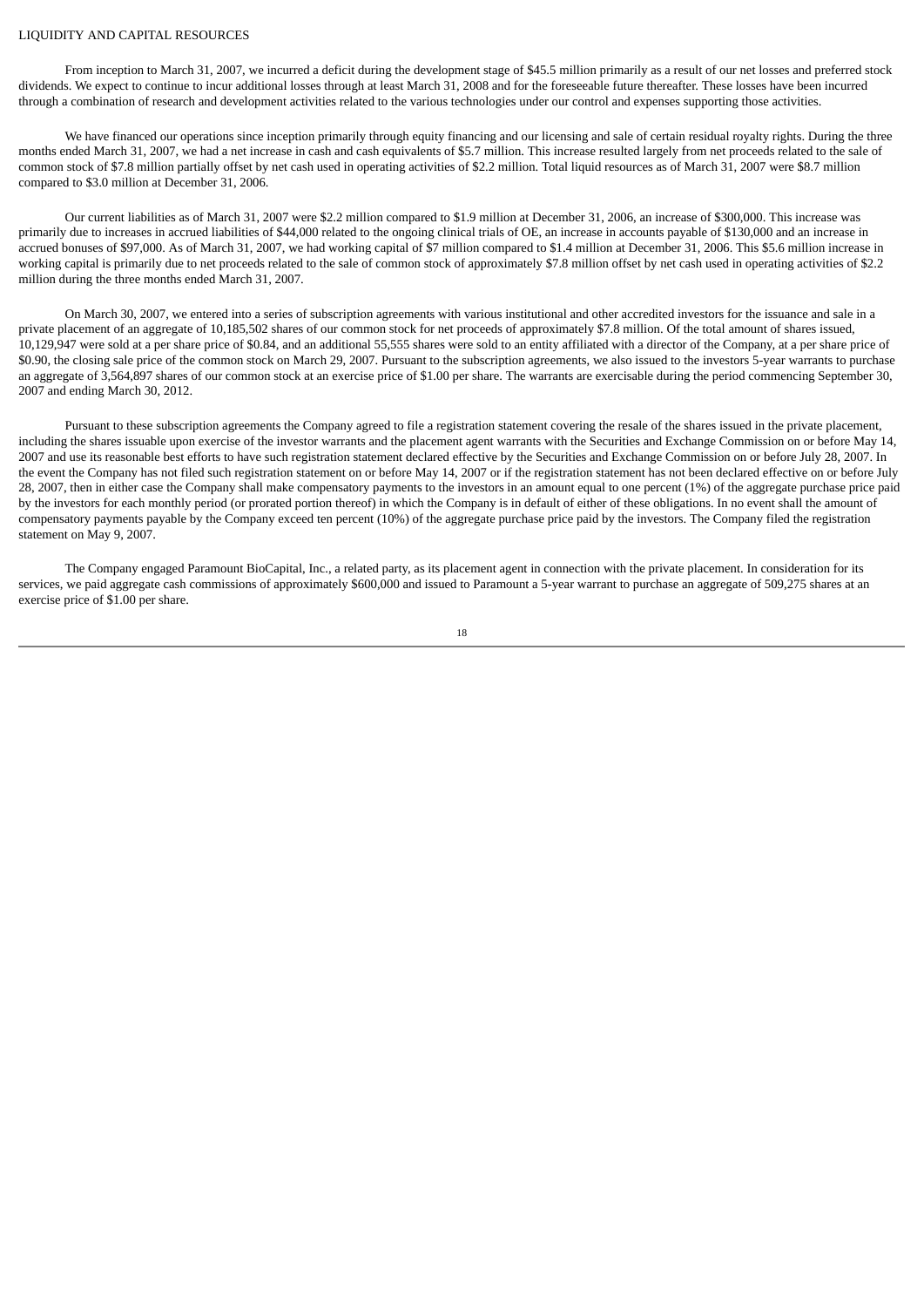We often contract with third parties to facilitate, coordinate and perform agreed upon research and development of our product candidates. To ensure that research and development costs are expensed as incurred, we record monthly accruals for clinical trials and preclinical testing costs based on the work performed under the contracts.

These contracts typically call for the payment of fees for services at the initiation of the contract and/or upon the achievement of certain milestones. This method of payment often does not match the related expense recognition resulting in either a prepayment, when the amounts paid are greater than the related research and development costs recognized, or an accrued liability, when the amounts paid are less than the related research and development costs recognized.

In March 2006, we entered into a research and development agreement with Swiss Pharma Contract Ltd., or Swiss Pharma, to perform a Phase 2a clinical study in 100 obese patients of our Oleoyl-estrone product candidate for the treatment of obesity. The contract requires us to pay up to \$2,151,840 to Swiss Pharma for conducting the study.

In the fourth quarter of 2006, we expanded this ongoing Phase 2a clinical trial of Oleoyl-estrone in obesity study into two new clinical sites in the United States. Because the size of the study has not been expanded beyond the 100 obese patients, we do not anticipate the addition of the two new sites to materially increase our total financial commitment of up to \$2,152,000. Such financial commitment will now be paid to three clinical centers rather than one. We have completed dosing patients in this Phase 2 a study and expect it to conclude in mid-2007.

Expenses associated with the ongoing clinical trials are recognized on this activity based basis, therefore, the expense recognition differs from the payment schedules. Through March 31, 2007, we have recognized a cumulative expense of \$1,676,000 for this clinical trial and expect the balance of the financial commitment of approximately \$500,000 to be incurred through the conclusion of the trial. During the first quarter of 2007, we made cash payments of \$535,000 and recognized expense of \$546,000. Our prepaid expenses decreased by \$156,000 and our accrued liabilities increased by \$34,000 during the quarter.

In the fourth quarter of 2006, we commenced a Phase 2a study of Oleoyl-estrone in the morbidly obese at St. Lukes/Roosevelt hospital in New York. The financial commitment for this study is approximately \$685,000.

In the first quarter of 2007, we expanded this ongoing Phase 2a clinical trial in the morbidly obese into two new clinical sites, also in the United States. The scope and financial commitment of this study remains unchanged. We have completed dosing patients in this Phase 2 a study and expect it to conclude in mid-2007.

Expenses associated with the ongoing clinical trials are recognized on this activity based basis, therefore, the expense recognition differs from the payment schedules. Through March 31, 2007, we have recognized a cumulative expense of \$119,000 for this clinical trial and expect the balance of the financial commitment of approximately \$570,000 to be incurred through the conclusion of the trial. During the first quarter of 2007, we made cash payments of \$46,000 and recognized expense of \$65,000. Our prepaid expenses decreased by \$4,000 and our accrued liabilities decreased by \$23,000 during the quarter.

Expenses associated with the ongoing clinical trials are recognized on this activity based basis, therefore, the expense recognition differs from the payment schedules. During the first quarter of 2007 we reduced our prepaid expenses by \$156,000 and recognized \$103,000 of accrued expense related to the common obesity clinical trial.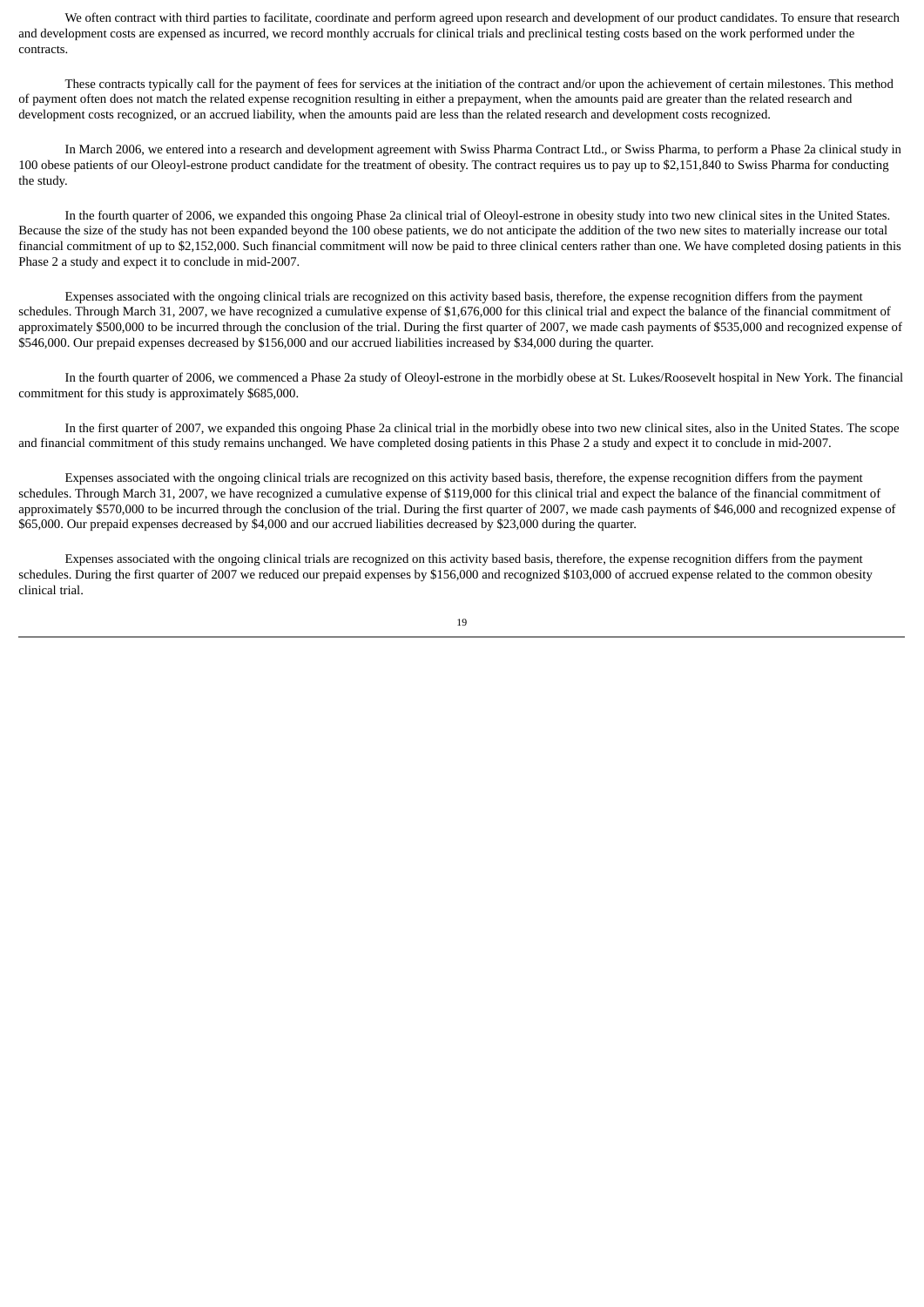Our available working capital and capital requirements will depend upon numerous factors, including progress of our research and development programs, our progress in and the cost of ongoing and planned pre-clinical and clinical testing, the timing and cost of obtaining regulatory approvals, the cost of filing, prosecuting, defending, and enforcing patent claims and other intellectual property rights, competing technological and market developments, changes in our existing collaborative and licensing relationships, the resources that we devote to commercializing capabilities, the status of our competitors, our ability to establish collaborative arrangements with other organizations and our need to purchase additional capital equipment.

Our continued operations will depend on whether we are able to raise additional funds through various potential sources, such as equity and debt financing, other collaborative agreements, strategic alliances, and our ability to realize the full potential of our technology in development. Such additional funds may not become available on acceptable terms and there can be no assurance that any additional funding that we do obtain will be sufficient to meet our needs in the long term. Through March 31, 2007, a significant portion of our financing has been through private placements of common stock, preferred stock and warrants to purchase common stock. Until our operations generate significant revenues and cash flows from operating activities, we will continue to fund operations from cash on hand and through the similar sources of capital previously described. We can give no assurances that any additional capital that we are able to obtain will be sufficient to meet our needs. Management believes that we will continue to incur net losses and negative cash flows from operating activities for the foreseeable future. Based on the resources available to us at March 31, 2007, management believes that we will need additional equity or debt financing or will need to generate revenues through licensing our products or entering into strategic alliances to be able to sustain our operations into 2008 and we will need additional financing thereafter until we can achieve profitability, if ever.

Although we currently have sufficient capital to fund our anticipated 2007 expenditures, we will need to raise additional capital in order to complete the anticipated development programs for each of our research and development projects. If we are unable to raise such additional capital, we may have to sublicense our rights to a third party as a means of continuing development, or, although less likely, we may be required to abandon further development efforts altogether, either of which would have a material adverse effect on the prospects of our business.

In January 2007 we received notice from the staff of the American Stock Exchange, or AMEX, indicating that we were not in compliance with certain continued listing standards set forth in the American Stock Exchange Company Guide. Specifically, the American Stock Exchange notice cited our failure to comply, as of September 30, 2006, with section 1003(a)(ii) of the AMEX Company Guide as we had less than the \$4,000,000 of stockholders' equity and had losses from continuing operations and/or net losses in three of its four most recent fiscal years and with section 1003(a) (iii) which requires us to maintain \$6,000,000 of stockholders' equity if we have experienced losses from continuing operations and /or net losses in its five most recent fiscal years.

In order to maintain our AMEX listing, we were required to submit a plan to AMEX advising the exchange of the actions we have taken, or will take, that would bring us into compliance with all the continued listing standards by April 16, 2008. We submitted such a plan in February 2007. AMEX accepted our plan in March 2007, so we are now able to continue our listing during the period ending April 16, 2008, during which time we will be subject to periodic review to determine if we are making progress consistent with the plan. If we are not in compliance with the continued listing standards at the end of the plan period, or if we do not make progress consistent with the plan during the plan period, AMEX staff may initiate delisting proceedings. There can be no assurance that we will be able to make progress consistent with such plan.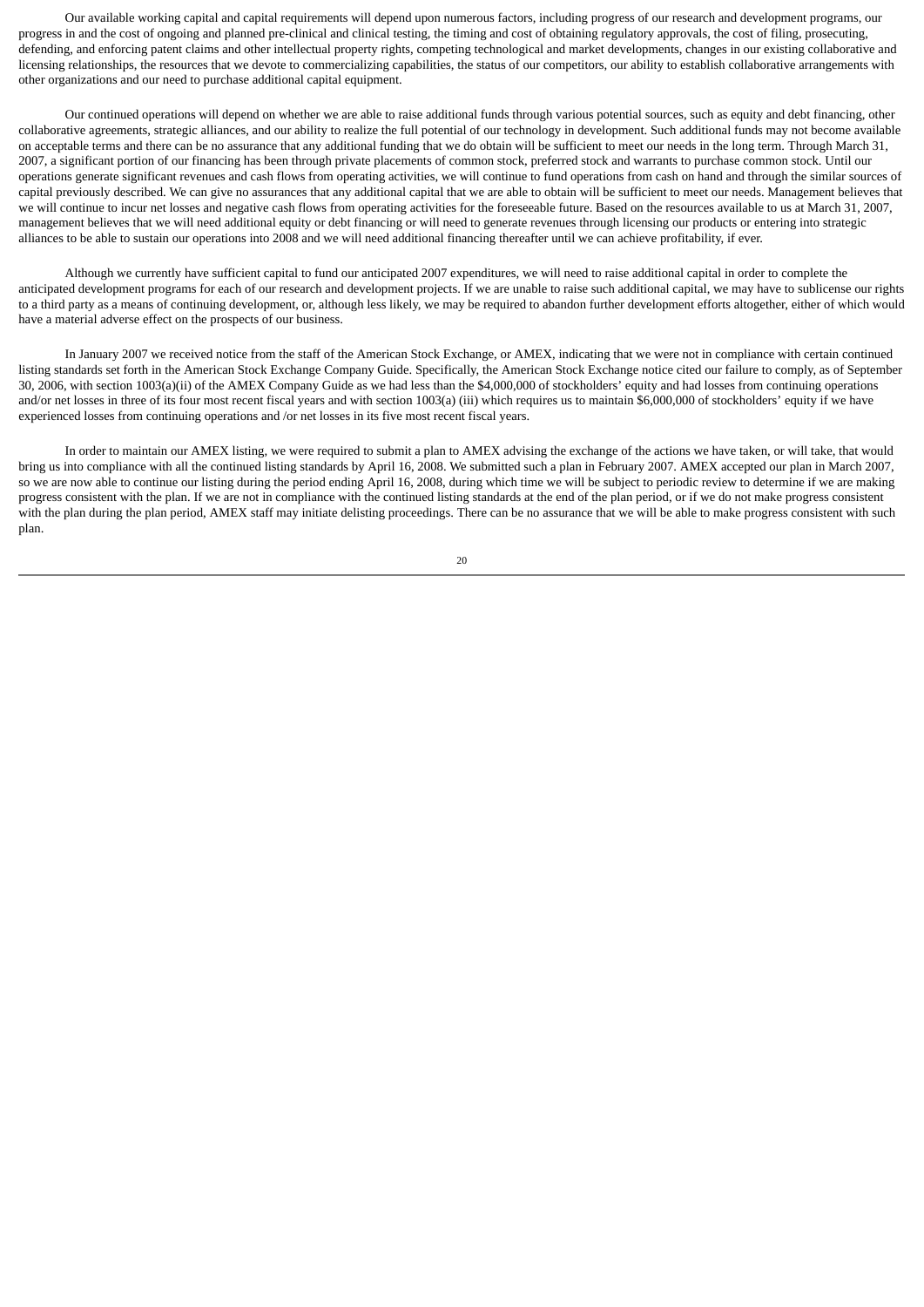If we fail to make sufficient progress under our plan, AMEX may initiate delisting proceedings. If our common stock is delisted from AMEX, trading in our common stock would likely be conducted on the OTC Bulletin Board, a regulated quotation service. If our common stock is delisted from the AMEX, the liquidity of our common stock may be reduced, not only in terms of the number of shares that can be bought and sold at a given price, but also through delays in the timing of transactions and reduction in security analysts' and the media's coverage of us. This may result in lower prices for our common stock than might otherwise be obtained and could also result in a larger spread between the bid and asked prices for our common stock. Further, if we are delisted from AMEX, we may find it more difficult to raise additional capital through sales of our common stock or other equity securities.

#### RESEARCH AND DEVELOPMENT PROJECTS

Our success in developing each of our research and development projects is dependent on numerous factors, including raising further capital, unforeseen safety issues, lack of effectiveness, significant unforeseen delays in the clinical trial and regulatory approval process, both of which could be extremely costly, and inability to monitor patients adequately before and after treatments. The existence of any of these factors could increase our development costs or make successful completion of development impractical, which would have a material adverse affect on the prospects of our business.

#### *Oleoyl-estrone*

We completed Phase 1a and Phase 1b clinical trials in May 2005 and July 2005, respectively, and released data on both trials in October 2005. The Phase 1a and Phase 1b clinical trials were dose escalation studies to determine the safety and tolerability of defined doses of orally administered Oleoyl-estrone in obese adult volunteers as well as the pharmacokinetic profile (i.e. the manner in which the drug is absorbed, distributed, metabolized and excreted by the body) of Oleoyl-estrone in both men and women.

Extensive preclinical studies of OE have shown evidence of weight loss, sustained weight loss after dosing stops, and reduced food intake. These studies have also shown evidence of beneficial changes in blood glucose and cholesterol levels. This work is supported by dozens of peer-reviewed journal publications over the past ten years. Results of the Phase 1 clinical studies with OE, reported in October 2005, showed OE was clinically well tolerated at all dose levels. The Phase 1 data in humans points to similar beneficial effects of OE as shown in preclinical studies including weight loss, sustained weight loss and beneficial changes in blood glucose and cholesterol. Clinical laboratory findings included dose-dependent elevations in estrone and estradiol levels, as well as reductions in testosterone levels; all had returned to baseline by the first follow-up visit, 8 days after dosing stopped.

In March 2006, we commenced a Phase 2a clinical study evaluating oral Oleoyl-estrone in obese adult subjects with a body mass index (BMI) of 27-38.9. This randomized, double-blind, placebo-controlled, parallel group study is designed to evaluate the safety and preliminary efficacy of oral Oleoyl-estrone in 100 common obese male and female subjects. Enrollment in this study was completed in February 2007. We have completed patient dosing, expect the last patient to complete the study in mid-June 2007, and plan to complete data analysis in July 2007.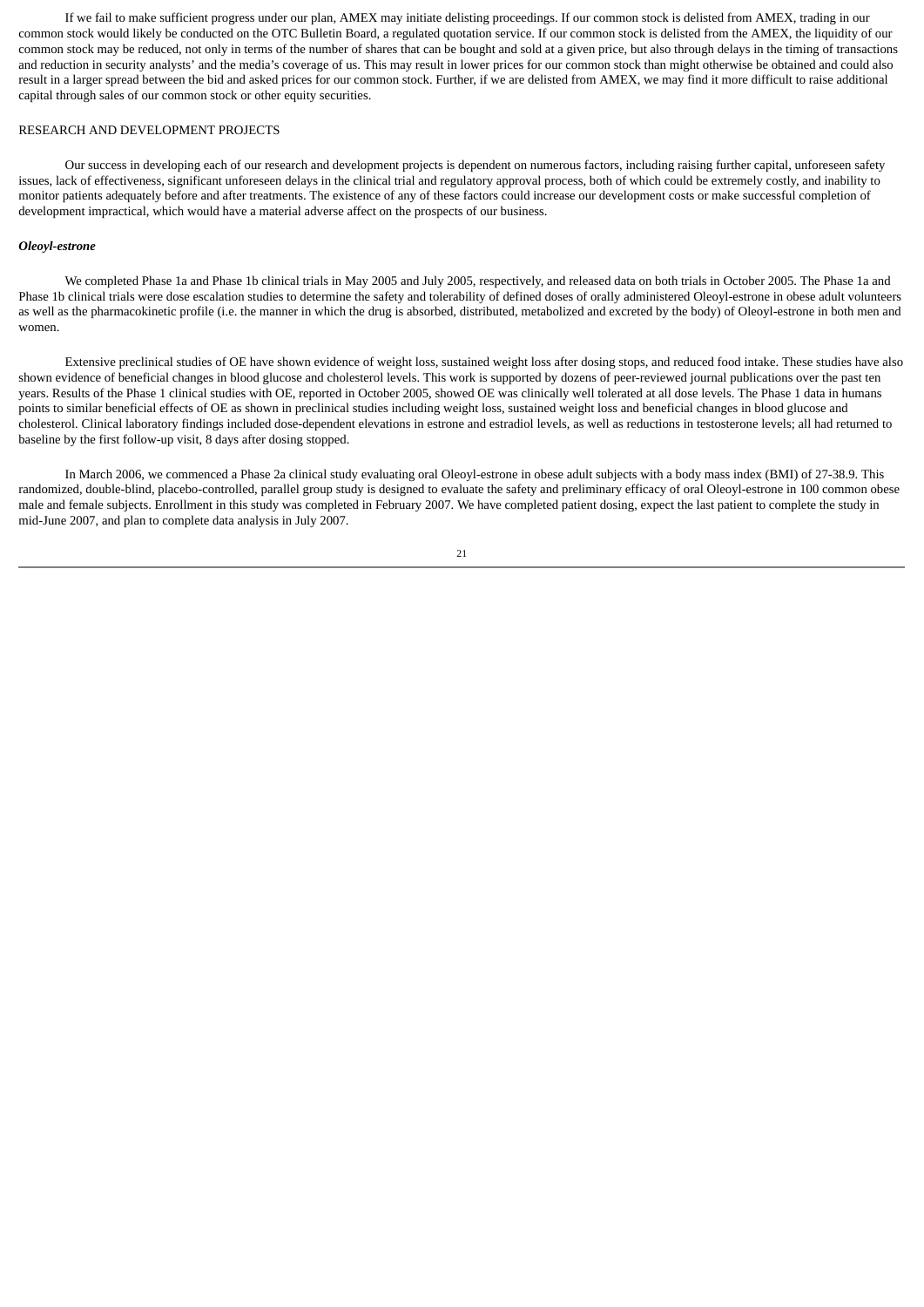In the fourth quarter of 2006, we also commenced a Phase 2a clinical study evaluating oral Oleoyl-estrone in 24 morbidly obese male subjects (BMI 40-55). F. Xavier Pi-Sunyer, MD, of St. Luke's-Roosevelt Hospital Center, University Hospital of Columbia University College of Physicians and Surgeons is serving as Principal Investigator. We have completed patient dosing and expect the study conclude mid-year 2007.

To date, we have incurred \$13,727,000 of project costs related to our development of Oleoyl-estrone, including milestone payments triggered under our license agreement for Oleoyl-estrone, of which \$1,426,000 was incurred in the first three months of 2007. Since Oleoyl-estrone is regarded by the FDA as a new entity, it is not realistic to predict the size and the design of future studies at this time.

## *PTH (1-34)*

We are developing PTH (1-34) as a topical treatment for psoriasis. In 2003, researchers, led by Michael Holick, PhD, MD, Professor of Medicine, Physiology, and Biophysics at Boston University Medical Center, reported positive results from a US Phase 1 and 2 clinical trial evaluating the safety and efficacy of PTH (1-34) as a topical treatment for psoriasis. This double-blind, controlled trial in 15 patients compared PTH (1-34) formulated in the Novasome® Technology versus the Novasome® vehicle alone. Following 8 weeks of treatment, the topical application of PTH (1-34) resulted in complete clearing of the treated lesion in 60% of patients and partial clearing in 85% of patients. Additionally, there was a statistically significant improvement in the global severity score. Ten patients continued receiving PTH (1-34) in an open label extension study in which the Psoriasis Area and Severity Index (PASI) was measured; PASI improvement across all 10 patients achieved statistically significant improvement compared to baseline. This study showed PTH (1-34) to be well tolerated and efficacious for the treatment of plaque psoriasis with no patients experiencing any clinically significant adverse events.

Due to the high response rate seen in patients in the initial trial with PTH (1-34), we believe that it may have an important clinical advantage over current topical psoriasis treatments. A physician sponsored Investigative New Drug application Phase 2a trial involving PTH (1-34) was initiated in December 2005 under the auspices of Boston University. In April 2006, we reported a delay in this planned Phase 2a clinical study of topical PTH (1-34) due to a formulation issue. We believe we have identified and resolved this issue. An improved formulation has been produced and several patent applications are being prepared. We expect to initiate clinical activities during 2007.

To date, we have incurred \$2,939,000 of project costs related to our development of PTH (1-34). These project costs have been incurred since April 1, 2005, the date of the Tarpan Therapeutics acquisition, \$243,000 of which was incurred in the first three months of 2007.

#### *Lingual spray propofol*

We are developing propofol lingual spray, which we in-licensed from NovaDel Pharma, Inc. for light to medium sedation, on a Section 505(b)(2) bioequivalence regulatory pathway toward approval by the U.S. Food and Drug Administration (FDA). In January 2005, the FDA accepted our IND for propofol lingual spray, allowing us to commence clinical trials. The FDA has indicated to us in discussions that we may proceed to a pivotal Phase 3 trial of propofol lingual spray following completion of Phase 1 trials. We continue to pursue a revised product presentation to meet the market opportunity and are working with several external experts to achieve these goals. As a result there was minimal spending on Propofol in the first three months of 2007.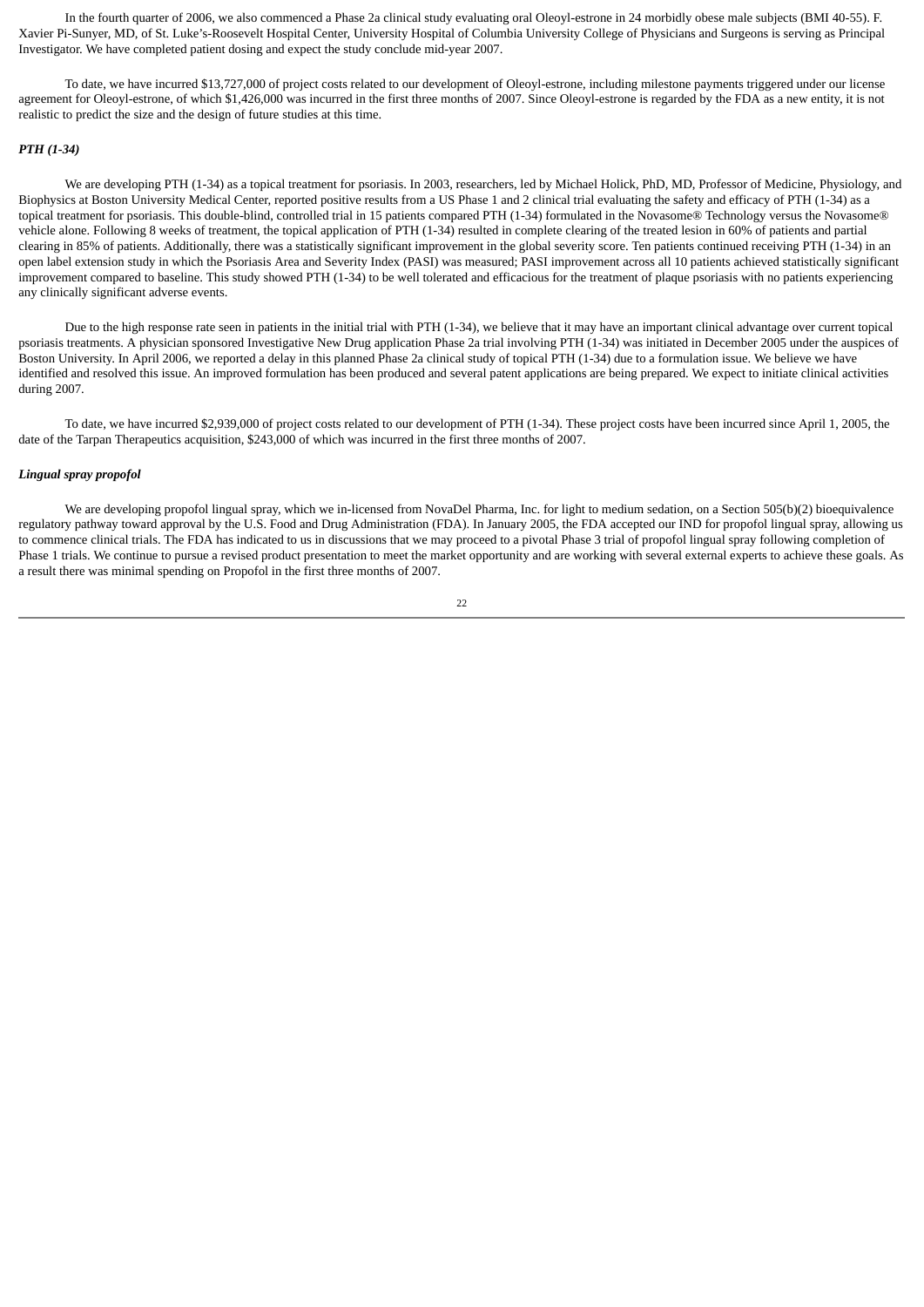To date, we have incurred \$2,967,000 of project costs related to our development of propofol lingual spray, of which \$10,000 was incurred in the first three months of 2007.

#### *Altoderm*

In April 2007 we entered into a license agreement with Thornton & Ross LTD, or T&R, pursuant to which we acquired exclusive North American rights to a dermatology product candidate called Altoderm*™*. Altoderm*™* is a novel, proprietary formulation of topical cromolyn sodium and is designed to enhance the absorption of cromolyn sodium in order to treat atopic dermatitis, or "eczema." This product candidate is currently being tested in a Phase 3 clinical trial in the United Kingdom. In a previously completed randomized, double-blind, placebo-controlled, parallel-group, Phase 3 clinical study in the United Kingdom the compound was administered for 12 weeks to 114 child subjects with moderately severe atopic dermatitis. In the study results, published in the British Journal of Dermatology in February 2005, Altoderm demonstrated a statistically significant reduction in symptoms. During the study, subjects were permitted to continue with their existing treatment, in most cases this consisted of emollients and topical steroids. A positive secondary outcome of the study was a reduction in the use of topical steroids for the Altoderm-treated subjects. See Note 7 - Subsequent Events.

#### *Altolyn*

In addition to the Altoderm*™* license agreement, we entered into a separate license agreement with T&R pursuant to which we acquired exclusive North American rights to develop and commercialize Altolyn*™*. Altolyn*™* is a proprietary, site specific, tablet formulation of oral cromolyn sodium for the treatment of mastocytosis. This novel formulation is designed to provide optimal availability by preferentially releasing the drug in the upper part of the small intestine, the purported site of action. In addition to mastocytosis early clinical experience in the United Kingdom suggests promising activity in patients with various allergic disorders, including inflammatory bowel conditions. Oral cromolyn sodium is the active ingredient in Gastrocrom® an oral liquid solution that is currently FDA approved for the treatment of mastocytosis. See Note 7 - Subsequent Events.

#### **Off-Balance Sheet Arrangements**

We have not entered into any off-balance sheet arrangements.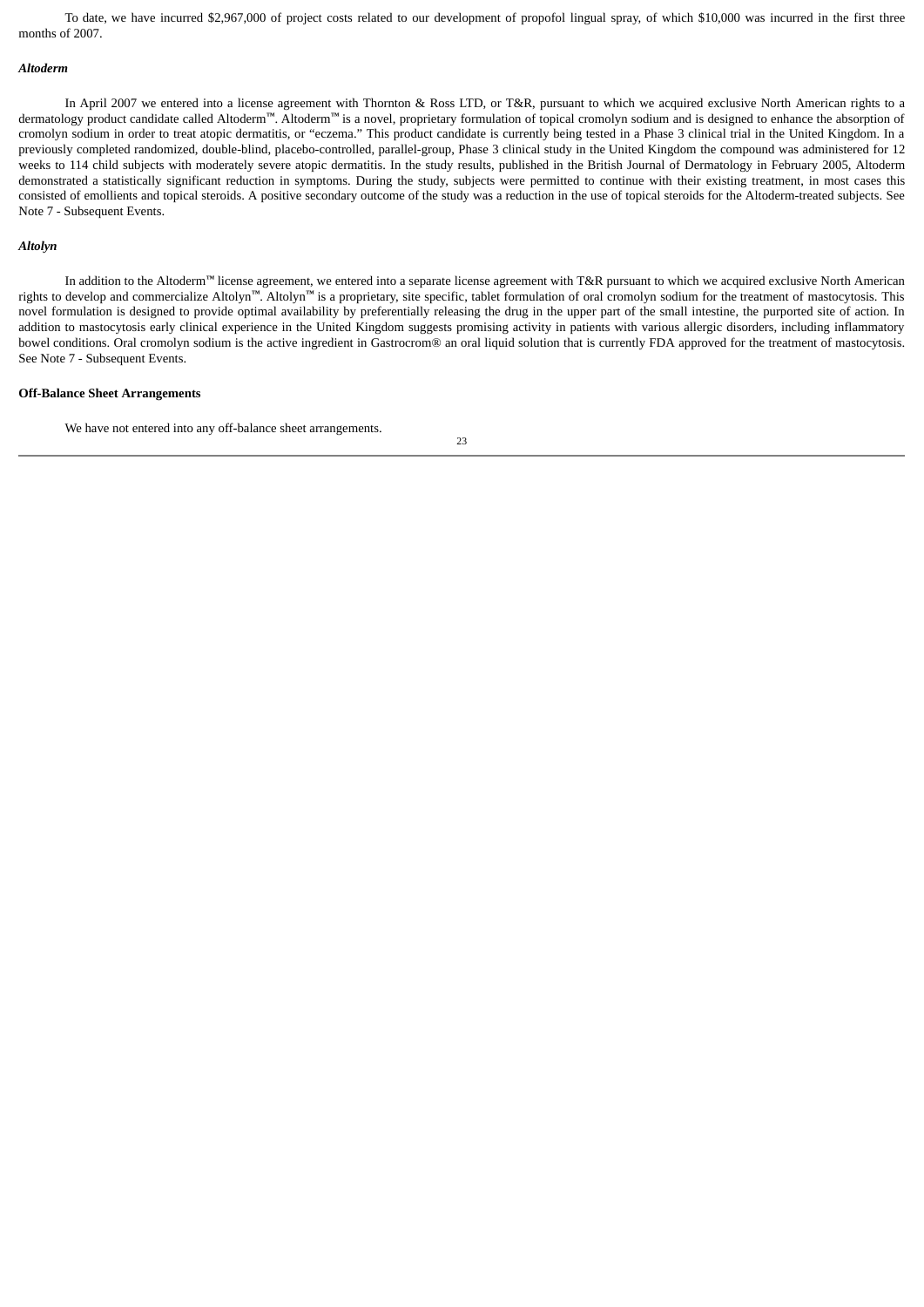### **Item 3. Quantitative and Qualitative Disclosure About Market Risk**

Our exposure to market risk is confined to our cash and cash equivalents. We have attempted to minimize risk by investing in high-quality financial instruments, primarily money market funds with no security having an effective duration longer than 90 days. If the market interest rate decreases by 100 basis points or 1%, the fair value of our cash and cash equivalents portfolio would have minimal to no impact on the carrying value of our portfolio. We did not hold any derivative instruments as of March 31, 2007, and we have never held such instruments in the past.

#### **Item 4. Controls and Procedures**

#### **Evaluation of Disclosure Controls and Procedures**

As of March 31, 2007, we carried out an evaluation, under the supervision and with the participation of our Chief Executive Officer and Chief Financial Officer, of the effectiveness of the design and operation of our disclosure controls and procedures (as defined in Rules 13a-15(e) and 15d-15(e) of the Securities Exchange Act of 1934, as amended). Based upon that evaluation, our Chief Executive Officer and Chief Financial Officer concluded that our disclosure controls and procedures as of that date were effective to ensure that information required to be disclosed in the reports we file under the Securities and Exchange Act is recorded, processed, summarized and reported on an accurate and timely basis.

The Company's management, including its Chief Executive Officer and its Chief Financial Officer, does not expect that disclosure controls or internal controls over financial reporting will prevent all errors or all instances of fraud, even as the same are improved to address any deficiencies. The design of any system of controls is based in part upon certain assumptions about the likelihood of future events, and there can be no assurance that any design will succeed in achieving its stated goals under all potential future conditions. A control system, no matter how well designed and operated, can provide only reasonable, not absolute, assurance that the control system's objectives will be met. Over time, controls may become inadequate because of changes in conditions or deterioration in the degree of compliance with policies or procedures. Further, the design of a control system must reflect the fact that there are resource constraints, and the benefits of controls must be considered relative to their costs. Because of the inherent limitations in all control systems, no evaluation of controls can provide absolute assurance that all control issues and instances of fraud, if any, within the Company have been detected.

Because of the inherent limitation of a cost-effective control system, misstatements due to error or fraud may occur and not be detected. These inherent limitations include the realities that judgments in decision-making can be faulty, and that breakdowns can occur because of a simple error or mistake. Controls can also be circumvented by the individual acts of some persons, by collusion of two or more people, or by management override of the controls.

#### **Changes in Internal Control**

During the quarter ended March 31, 2007, there were no changes in internal controls over financial reporting that have materially affected, or are reasonably likely to materially affect, our internal controls over financial reporting.

 $\overline{24}$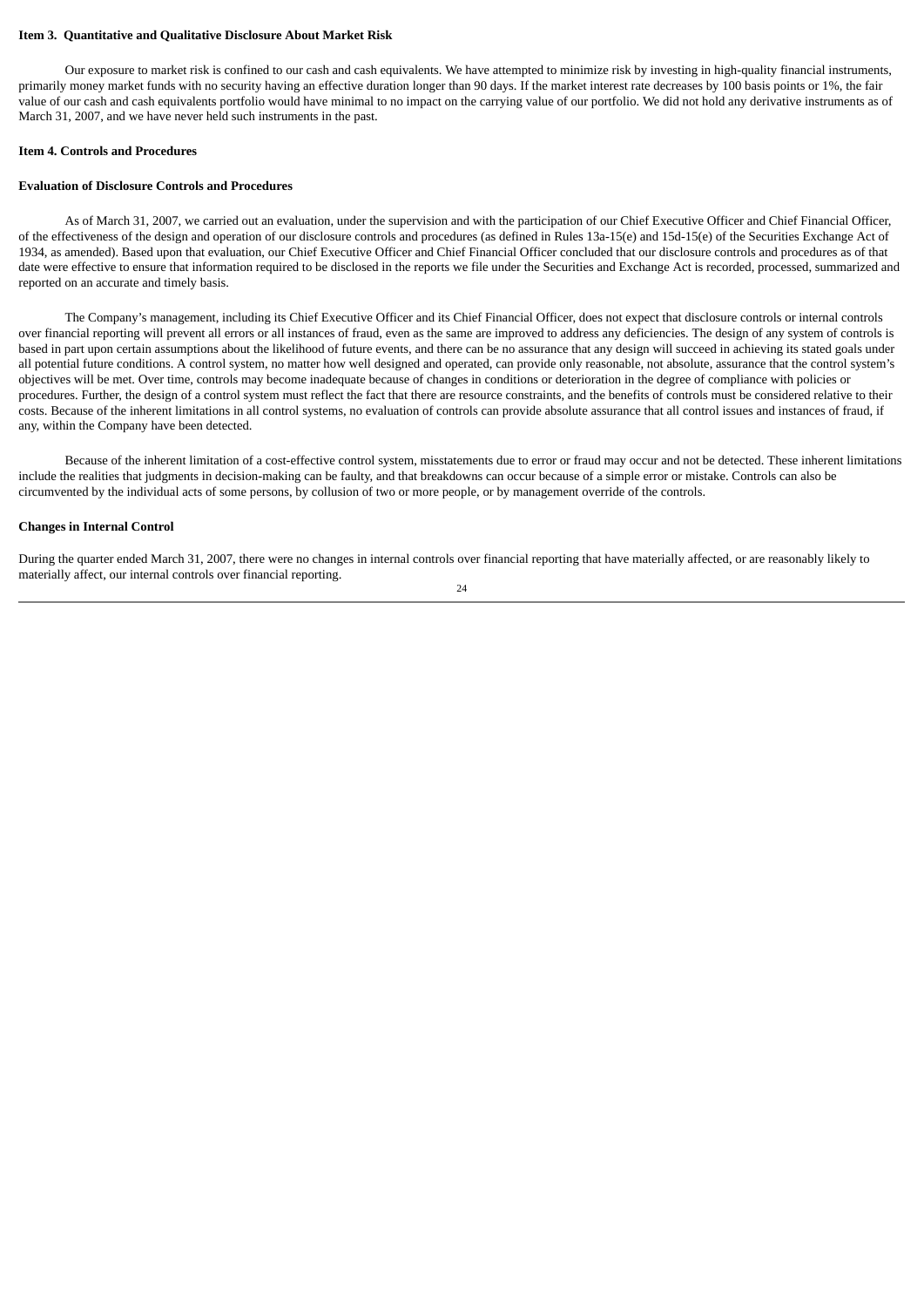# **PART II - OTHER INFORMATION**

## **Item 1A. Risk Factors**

We have not had material changes to our risk factor disclosure in our Annual Report on Form 10-KSB for the year ended December 31, 2006 under the caption "Risk Factors" following Item 1 of such report.

| Item 6.     | <b>Exhibits</b>                                                                                                                                                                                        |
|-------------|--------------------------------------------------------------------------------------------------------------------------------------------------------------------------------------------------------|
| Exhibit No. | <b>Description</b>                                                                                                                                                                                     |
| 4.1         | Form of warrant issued to investors in March 30, 2007 private placement (incorporated by reference to Exhibit 4.1 of the Company's Form 8-K filed April<br>5, 2007).                                   |
| 4.2         | Form of warrant issued to placement agent in connection with the March 30, 2007 private placement (incorporated by reference to Exhibit 4.2 of the<br>Company's Form 8-K filed April 5, 2007).         |
| 10.1        | Summary of terms of non-employee director compensation (incorporated by reference to Exhibit 10.1 of the Company's Form 8-K filed February 5,<br>2007).                                                |
| 10.2        | Form of subscription agreement between the Company and investors in the March 30, 2007 private placement (incorporated by reference to Exhibit 10.1<br>of the Company's Form 8-K filed April 5, 2007). |
| 31.1        | Certification of Chief Executive Officer                                                                                                                                                               |
| 31.2        | Certification of Chief Financial Officer                                                                                                                                                               |
| 32.         | Certifications of Chief Executive Officer and Chief Financial Officer pursuant to Section 906 of the Sarbanes-Oxley Act of 2002.                                                                       |
|             | 25                                                                                                                                                                                                     |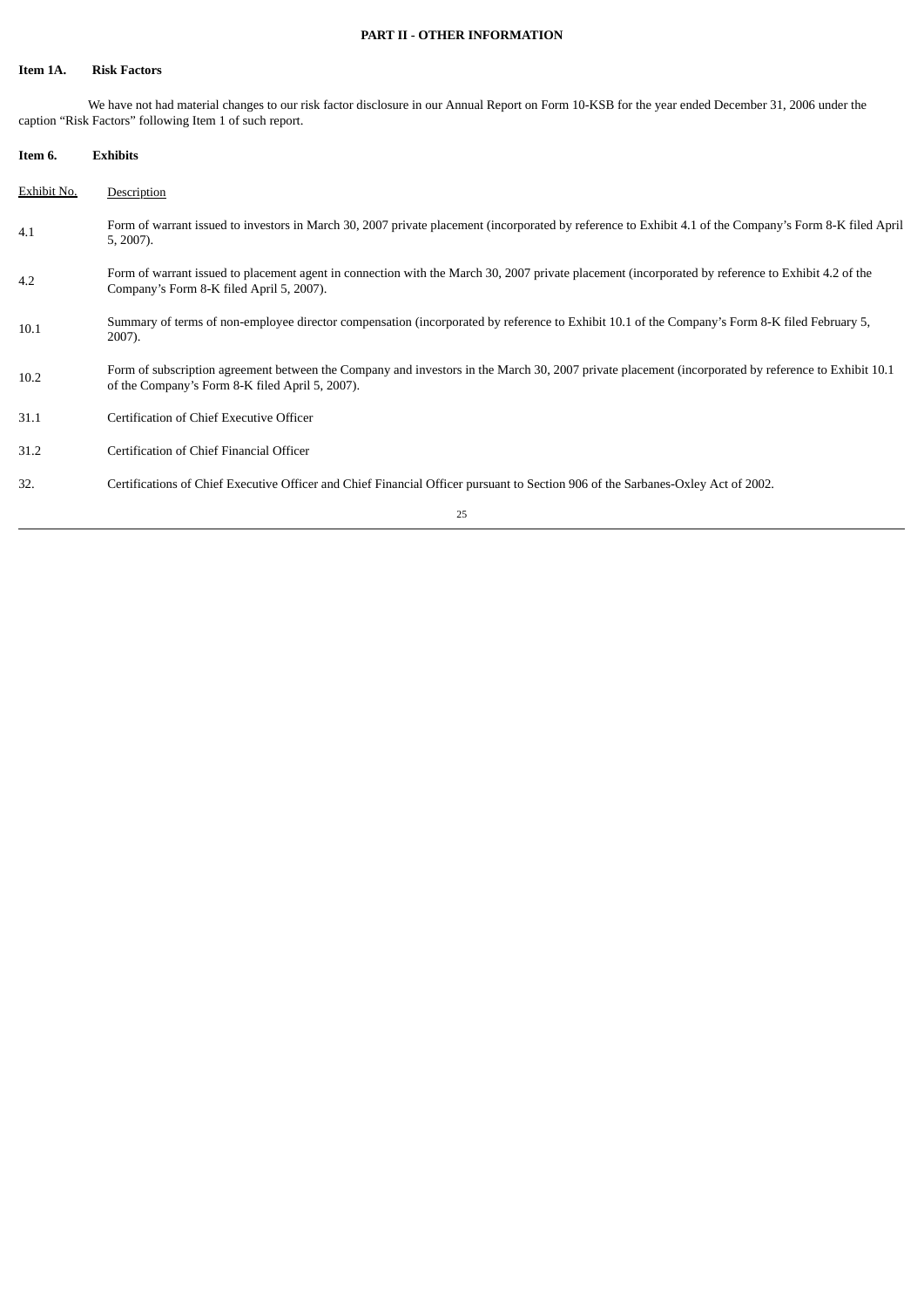## **SIGNATURES**

In accordance with the requirements of the Exchange Act of 1934, the registrant caused this report to be signed on its behalf by the undersigned, thereunto duly authorized.

Date: May 15, 2007 By: /s/ Douglas Abel

MANHATTAN PHARMACEUTICALS, INC.

Douglas Abel President and Chief Executive Officer

Date: May 15, 2007 **By:** /s/ Michael G. McGuinness Michael G. McGuinness Chief Financial Officer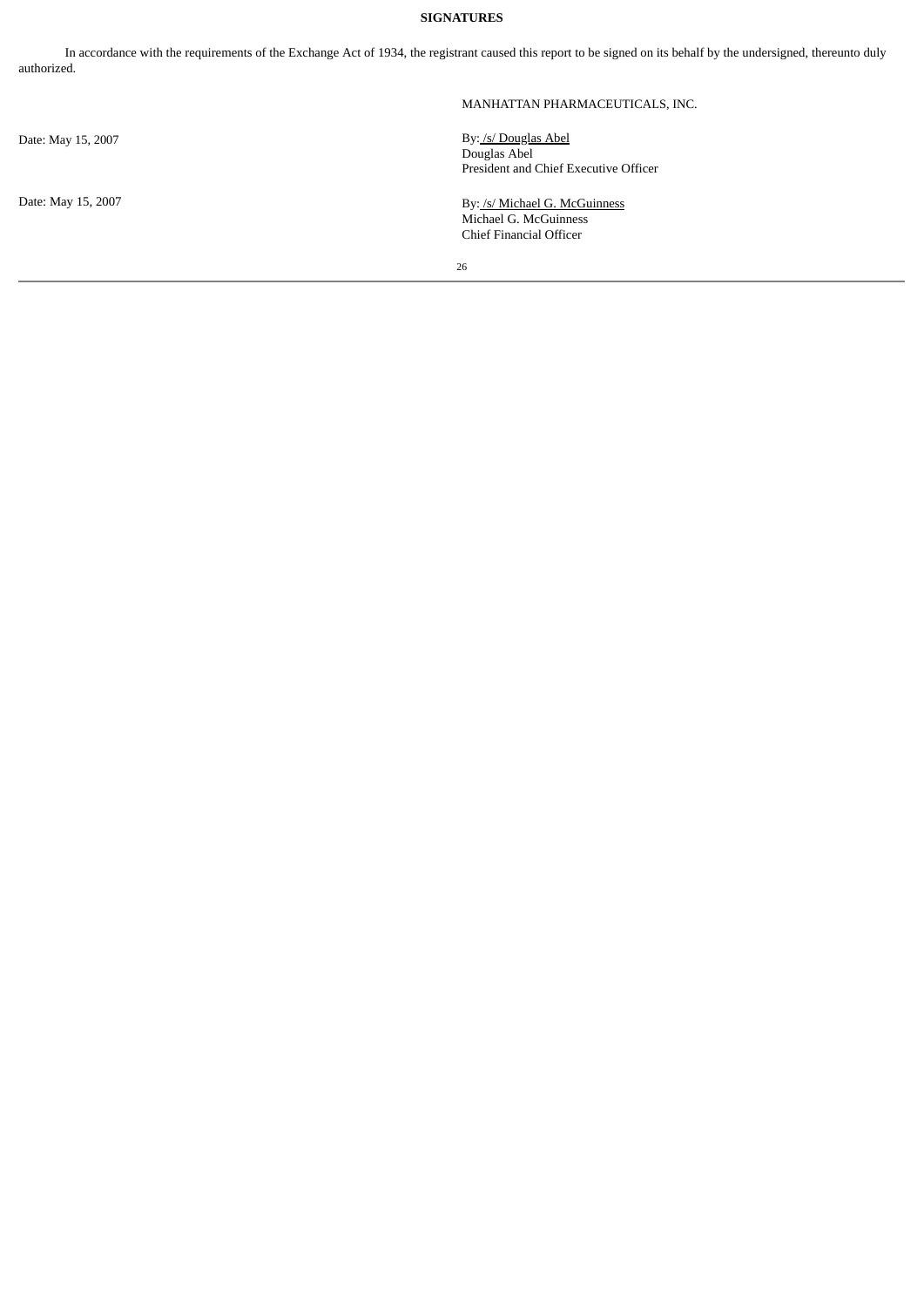# **Index to Exhibits Filed with this Report**

| Exhibit No. | Description                                                                                                                      |
|-------------|----------------------------------------------------------------------------------------------------------------------------------|
| 31.1        | Certification of Chief Executive Officer                                                                                         |
| 31.2        | Certification of Chief Financial Officer                                                                                         |
| 32.         | Certifications of Chief Executive Officer and Chief Financial Officer pursuant to Section 906 of the Sarbanes-Oxley Act of 2002. |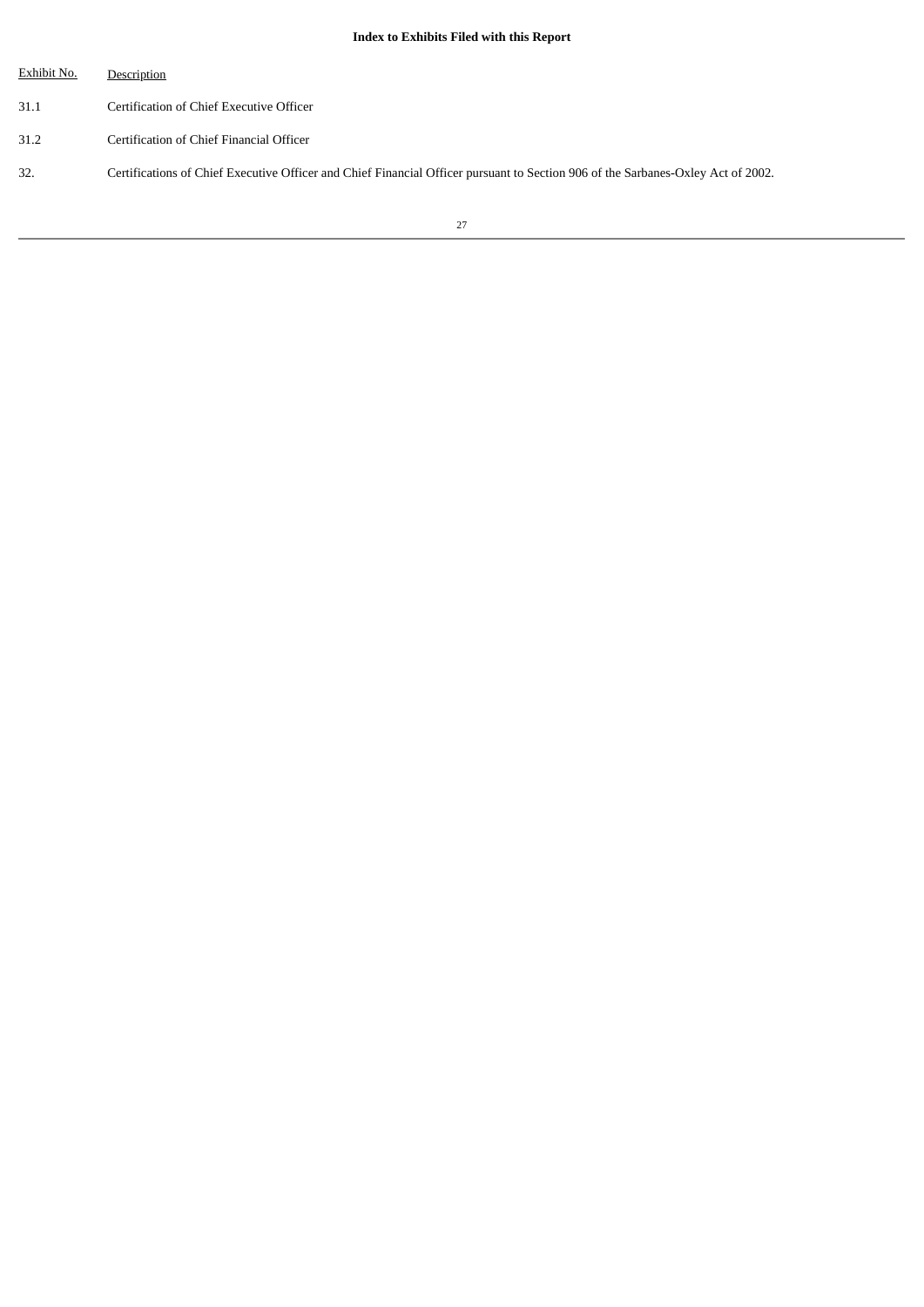#### I, Douglas Abel, certify that:

- 1. I have reviewed this Quarterly Report on Form 10-Q of Manhattan Pharmaceuticals, Inc. (the "Registrant");
- 2. Based on my knowledge, this report does not contain any untrue statement of a material fact or omit to state a material fact necessary to make the statements made, in light of the circumstances under which such statements were made, not misleading with respect to the period covered by this report;
- 3. Based on my knowledge, the financial statements, and other financial information included in this report, fairly present in all material respects the financial condition, results of operations and cash flows of the Registrant as of, and for, the periods presented in this report;
- 4. The Registrant's other certifying officer(s) and I are responsible for establishing and maintaining disclosure controls and procedures (as defined in Exchange Act Rules 13a-15(e) and 15d-15(e)) for the Registrant and have:

(a) Designed such disclosure controls and procedures, or caused such disclosure controls and procedures to be designed under our supervision, to ensure that material information relating to the Registrant, including its consolidated subsidiaries, is made known to us by others within those entities, particularly during the period in which this report is being prepared:

(b) Evaluated the effectiveness of the Registrant's disclosure controls and procedures and presented in this report our conclusions about the effectiveness of the disclosure controls and procedures, as of the end of the period covered by this report based on such evaluation; and

(c) Disclosed in this report any change in the Registrant's internal control over financial reporting that occurred during the Registrant's most recent fiscal quarter (the Registrant's fourth fiscal quarter in the case of an annual report) that has materially affected, or is reasonably likely to materially affect, the Registrant's internal control over financial reporting; and

5. The Registrant's other certifying officer(s) and I have disclosed, based on our most recent evaluation of internal control over financial reporting, to the Registrant's auditors and the audit committee of the Registrant's board of directors (or persons performing the equivalent functions):

(a) All significant deficiencies and material weaknesses in the design or operation of internal control over financial reporting which are reasonably likely to adversely affect the Registrant's ability to record, process, summarize and report financial information; and

(b) Any fraud, whether or not material, that involves management or other employees who have a significant role in the Registrant's internal control over financial reporting.

Date: May 15, 2007

/s/ Douglas Abel Douglas Abel President and Chief Executive Officer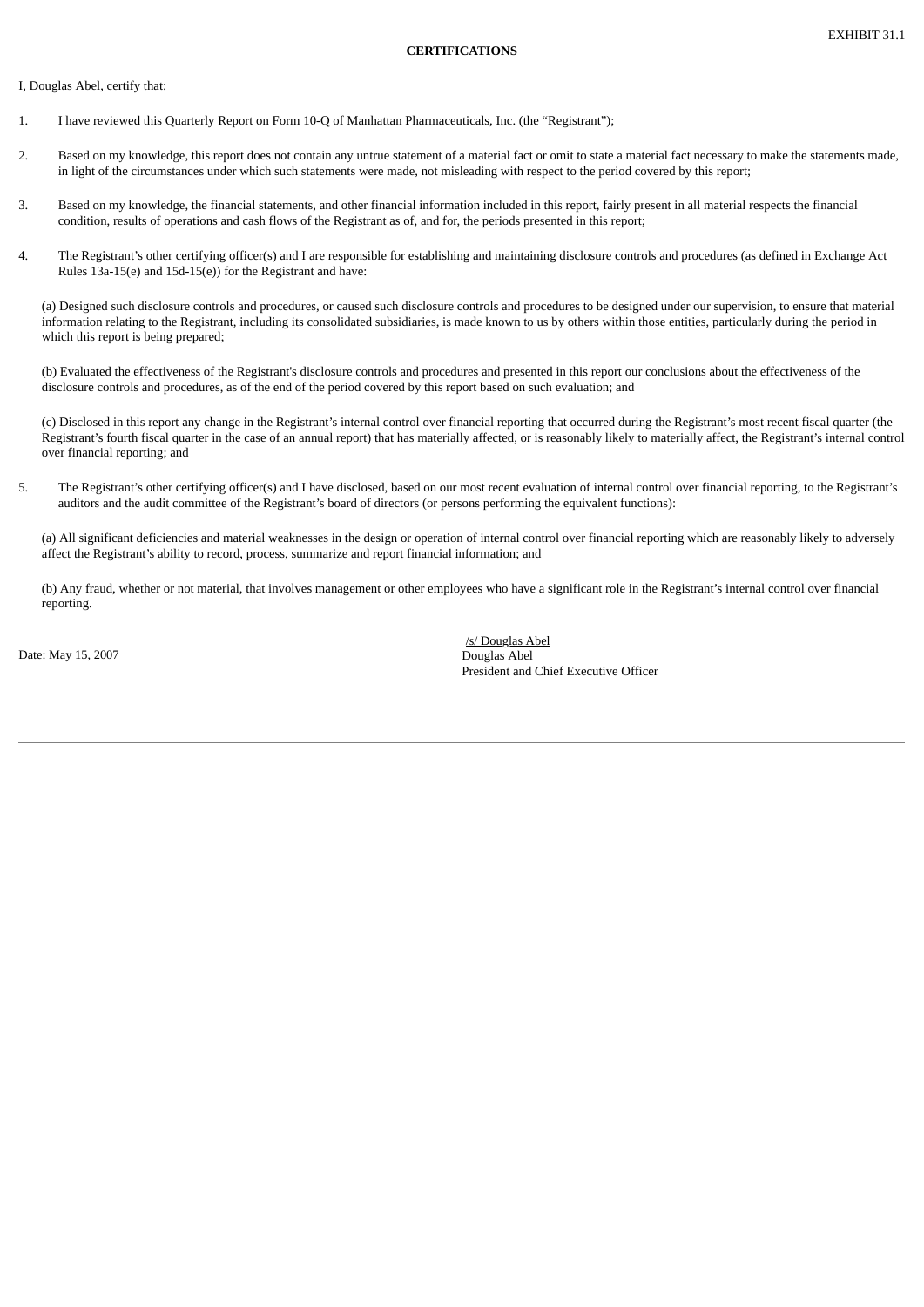### I, Michael G. McGuinness, certify that:

- 1. I have reviewed this Quarterly Report on Form 10-Q of Manhattan Pharmaceuticals, Inc. (the "Registrant");
- 2. Based on my knowledge, this report does not contain any untrue statement of a material fact or omit to state a material fact necessary to make the statements made, in light of the circumstances under which such statements were made, not misleading with respect to the period covered by this report;
- 3. Based on my knowledge, the financial statements, and other financial information included in this report, fairly present in all material respects the financial condition, results of operations and cash flows of the Registrant as of, and for, the periods presented in this report;
- 4. The Registrant's other certifying officer(s) and I are responsible for establishing and maintaining disclosure controls and procedures (as defined in Exchange Act Rules 13a-15(e) for the Registrant and have:

(a) Designed such disclosure controls and procedures, or caused such disclosure controls and procedures to be designed under our supervision, to ensure that material information relating to the Registrant, including its consolidated subsidiaries, is made known to us by others within those entities, particularly during the period in which this report is being prepared:

(b) Evaluated the effectiveness of the Registrant's disclosure controls and procedures and presented in this report our conclusions about the effectiveness of the disclosure controls and procedures, as of the end of the period covered by this report based on such evaluation; and

(c) Disclosed in this report any change in the Registrant's internal control over financial reporting that occurred during the Registrant's most recent fiscal quarter (the Registrant's fourth fiscal quarter in the case of an annual report) that has materially affected, or is reasonably likely to materially affect, the Registrant's internal control over financial reporting; and

5. The Registrant's other certifying officer(s) and I have disclosed, based on our most recent evaluation of internal control over financial reporting, to the Registrant's auditors and the audit committee of the Registrant's board of directors (or persons performing the equivalent functions):

(a) All significant deficiencies and material weaknesses in the design or operation of internal control over financial reporting which are reasonably likely to adversely affect the Registrant's ability to record, process, summarize and report financial information; and

(b) Any fraud, whether or not material, that involves management or other employees who have a significant role in the Registrant's internal control over financial reporting.

Date: May 15, 2007

/s/ Michael G. McGuinness Michael G. McGuinness Chief Financial Officer